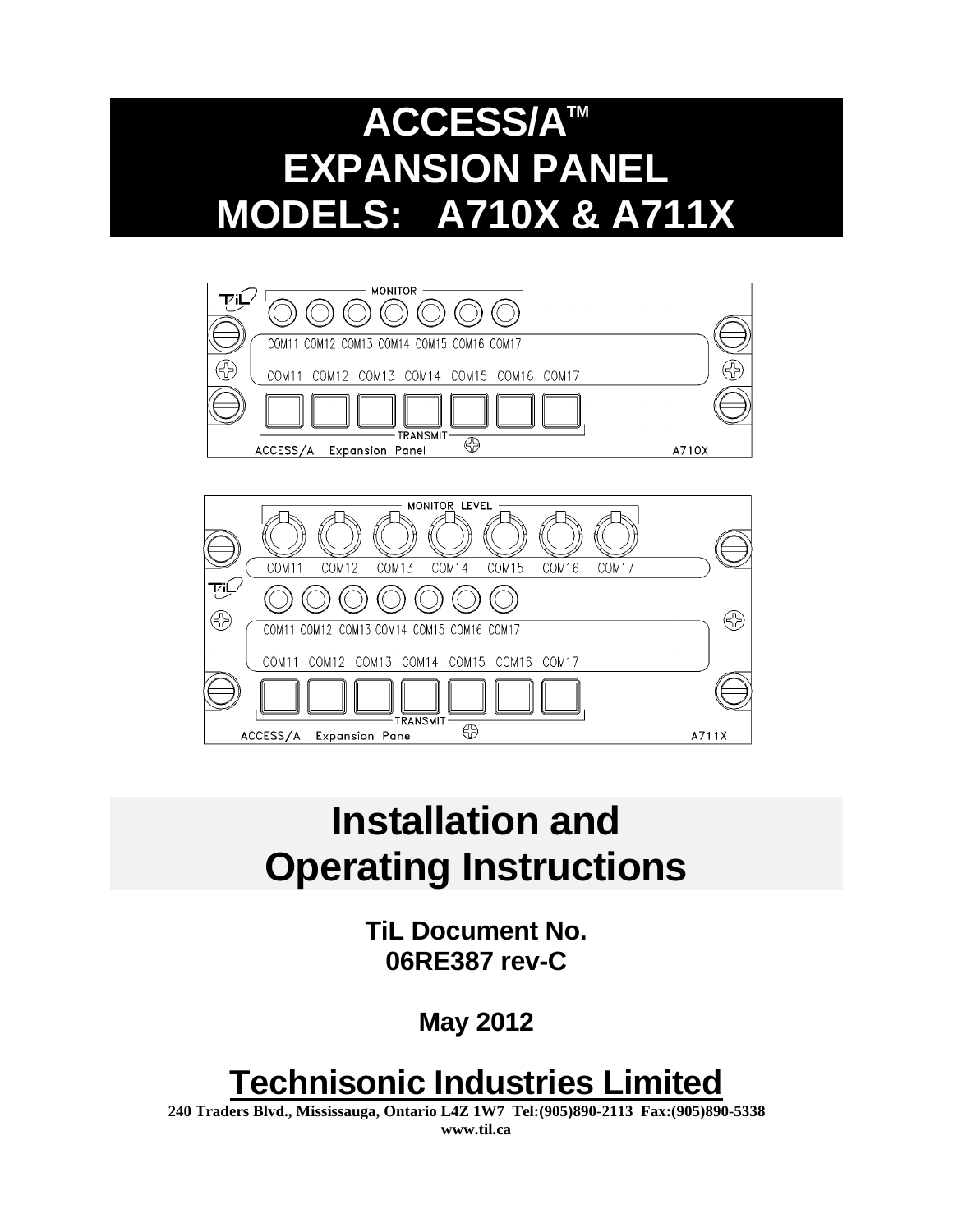| <b>REVISIONS</b> |            |                                                                                  |             |                  |
|------------------|------------|----------------------------------------------------------------------------------|-------------|------------------|
| <b>Revision</b>  | Page       | <b>Description</b>                                                               | <b>Date</b> | <b>Edited by</b> |
| A                | $1 - 2$    | compliance reference changed<br>from TSO-C50c to TSO-C139                        | Jun 21 2007 | <b>RKD</b>       |
| B                | iii        | Added TSO installation notification                                              | Nov. 11/10  | <b>RD</b>        |
| $\mathbf c$      | all<br>ii. | Update revision version to match.<br>Change label from "Approved" to "Edited by" | May 8 2012  | <b>RKD</b>       |
|                  |            |                                                                                  |             |                  |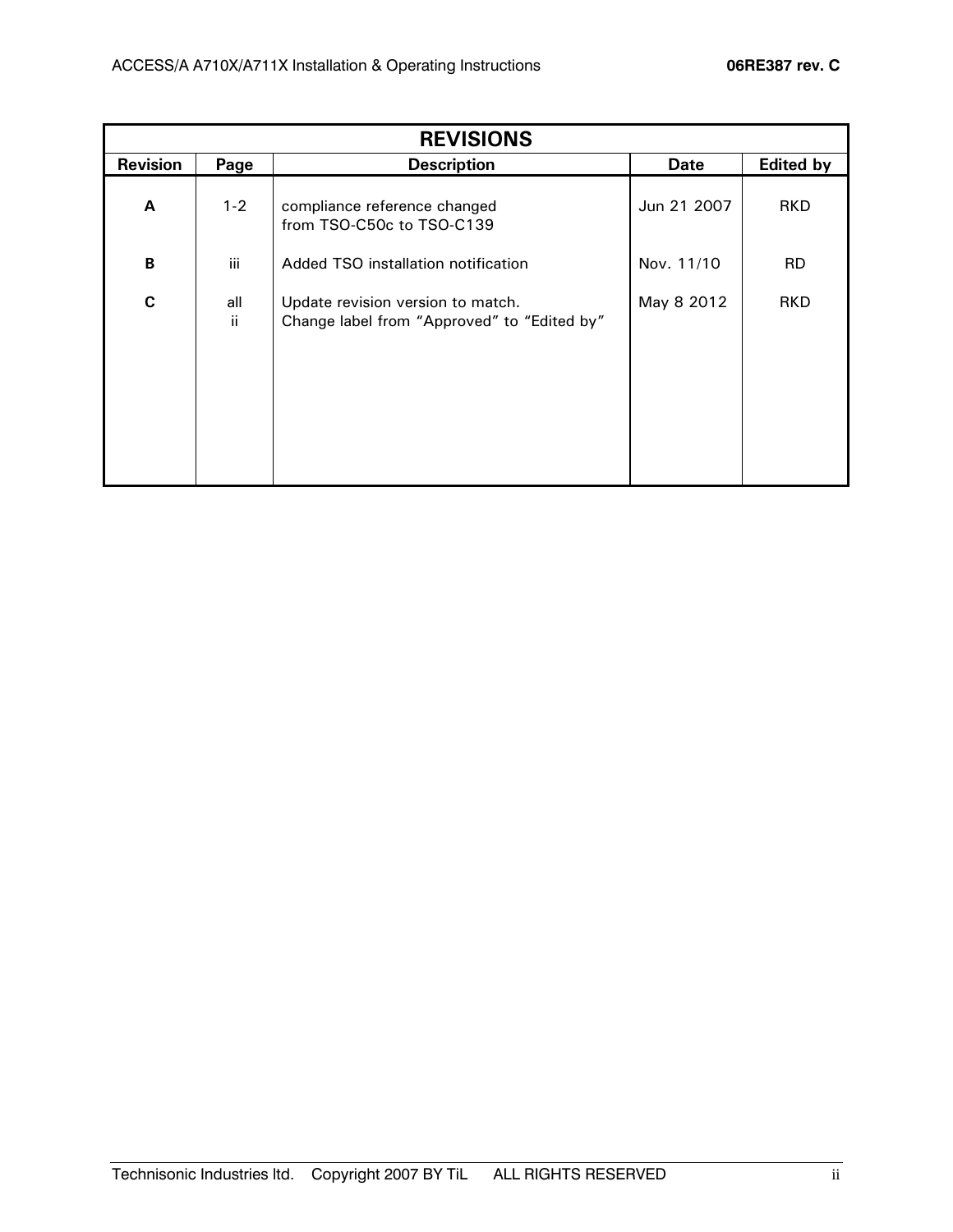# ;**WARRANTY INFORMATION**

The Models A710X and A711X Audio Expansion Panels are under warranty for one year from date of purchase. Failed units caused by defective parts or workmanship should be returned for warranty service to:

**Technisonic Industries Limited Technisonic Industries Limited**  Mississauga, Ontario L4Z 1W7 Amherst, New York 14228

Tel: (905) 890-2113 Tel: (716) 691-0669 Fax: (905) 890-5338

240 Traders Blvd. E., 3840 East Robinson Road, Suite 214

## ;**TRADEMARK INFORMATION**

**ACCESS/A, ACCESS/D, ACCESS/R & ACCESS/F** are all trademarks of Technisonic Industries Ltd. and Sphere Research Corporation. All rights reserved.

# **SUBSEXTION NOTIFICATION**

The conditions and tests required for TSO approval of this article are minimum performance standards. It is the responsibility or those installing this article either on or within a specific type or class of aircraft to determine that the aircraft installation conditions are within TSO standards. TSO articles must have separate approval for installation in an aircraft. The article may be installed only if performed under 14CFR part 43 or the applicable airworthiness requirements.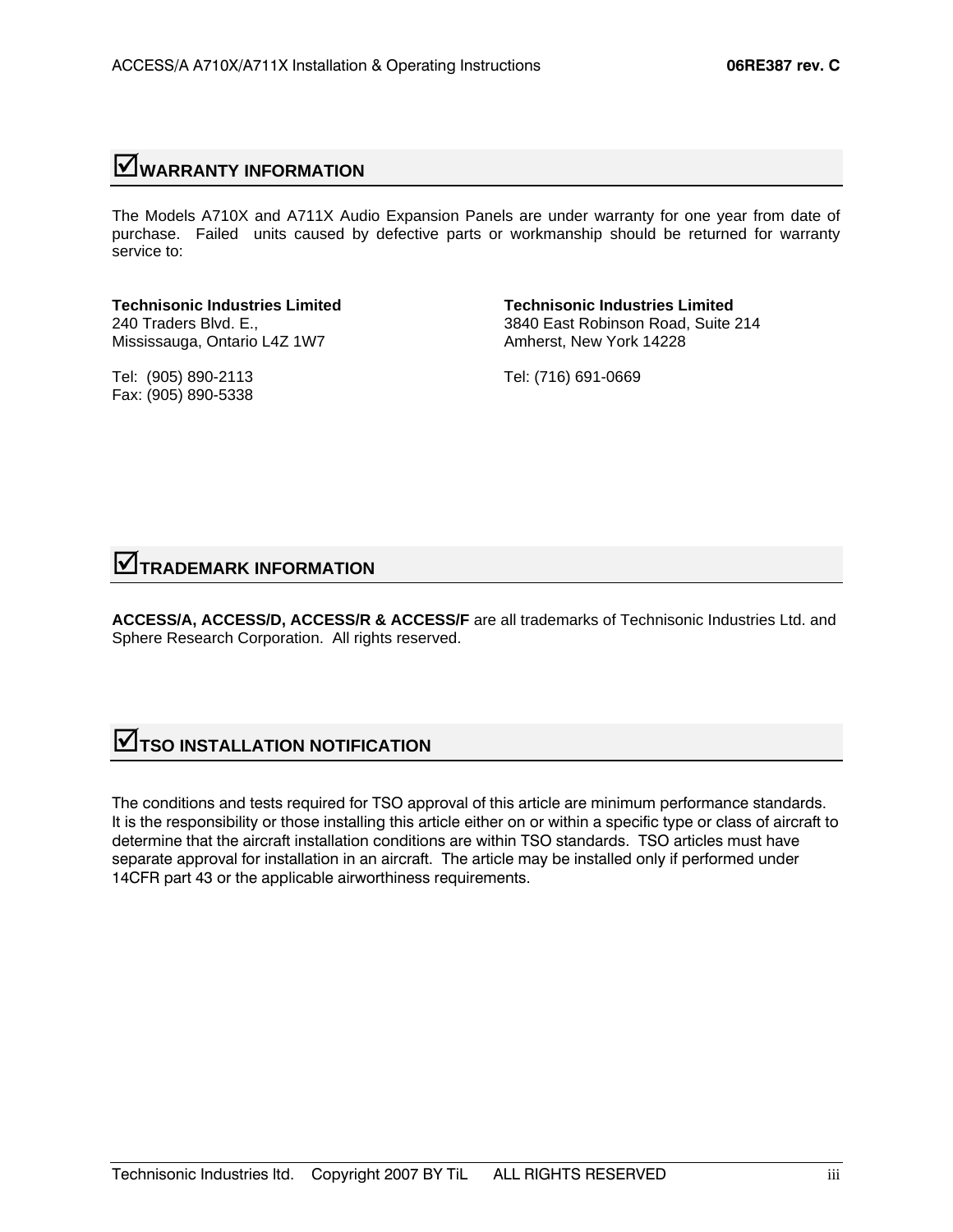# **TABLE OF CONTENTS**

#### SECTION 1 GENERAL DESCRIPTION

| 1.1 |  |
|-----|--|
| 1.2 |  |
| 1.3 |  |
| 1.4 |  |
| 1.5 |  |
| 1.6 |  |

## **SECTION 2 INSTALLATION INSTRUCTIONS**

| 2.1   |  |
|-------|--|
| 2.2   |  |
| 2.3   |  |
| 2.4   |  |
|       |  |
|       |  |
|       |  |
|       |  |
| 2.5   |  |
| 2.6   |  |
| 2.7   |  |
| 2.8   |  |
| 2.9   |  |
| 2.10  |  |
| 2 1 1 |  |

#### SECTION 3 OPERATION

| 3.1   |  |
|-------|--|
| 3.1.1 |  |
| 3.1.2 |  |
| 3.1.3 |  |
| 3.2   |  |
| 3.2.1 |  |
| 3.3   |  |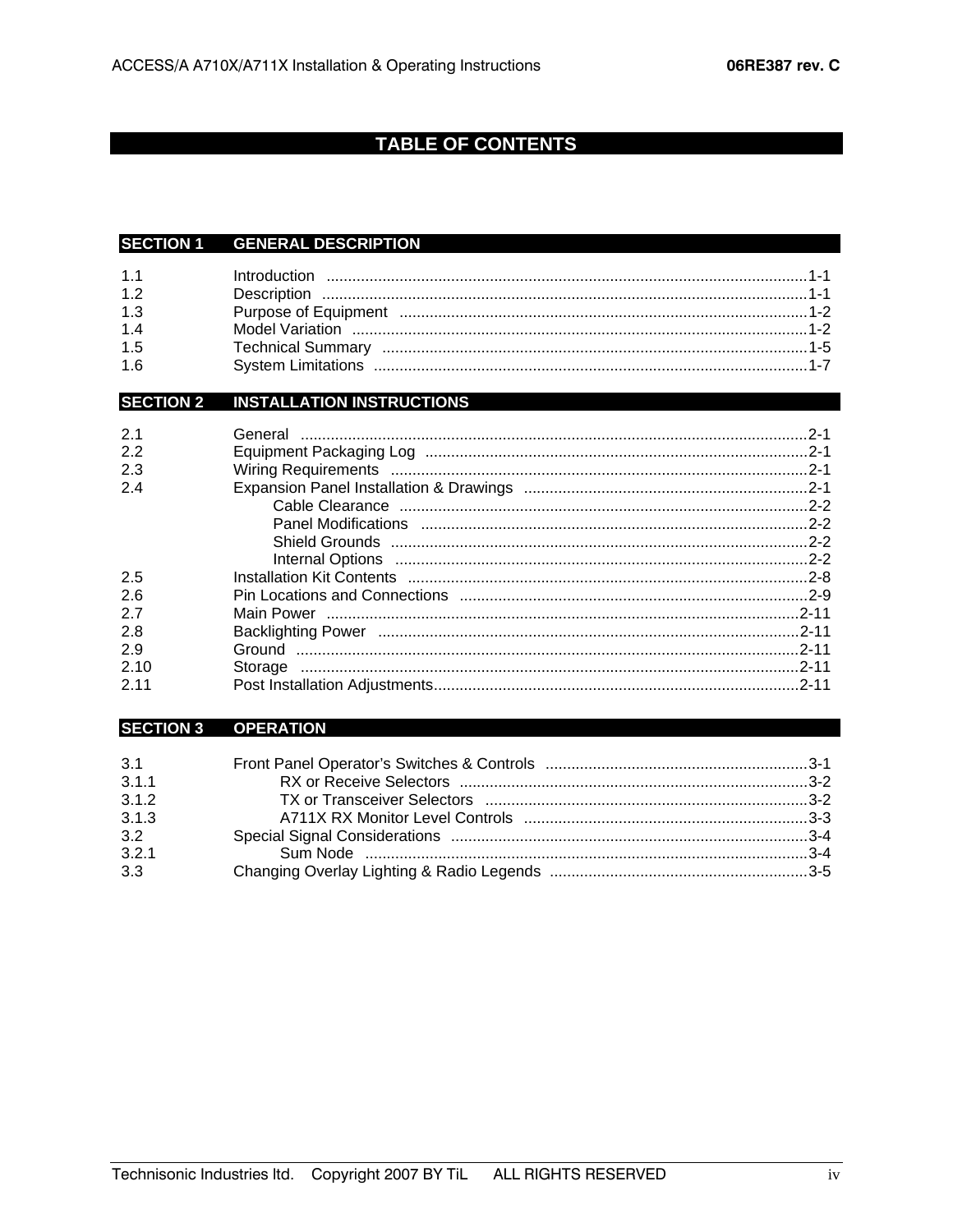## **LIST OF TABLES**

| $1 -$   |                              |  |  |
|---------|------------------------------|--|--|
| $1 - 2$ | A711X General Specifications |  |  |

## **LIST OF ILLUSTRATIONS**

| $1 - 1$ |                                                                       |  |
|---------|-----------------------------------------------------------------------|--|
| $1 - 2$ |                                                                       |  |
| $2-1A$  |                                                                       |  |
| $2-1B$  |                                                                       |  |
| $2 - 2$ |                                                                       |  |
| $2 - 3$ |                                                                       |  |
| $2 - 4$ | System Installation Drawings- Power & System Interconnect Wiring  2-7 |  |
| $3 - 1$ |                                                                       |  |
| $3 - 2$ |                                                                       |  |
| $3 - 3$ |                                                                       |  |
| $3 - 4$ |                                                                       |  |
| $3 - 5$ |                                                                       |  |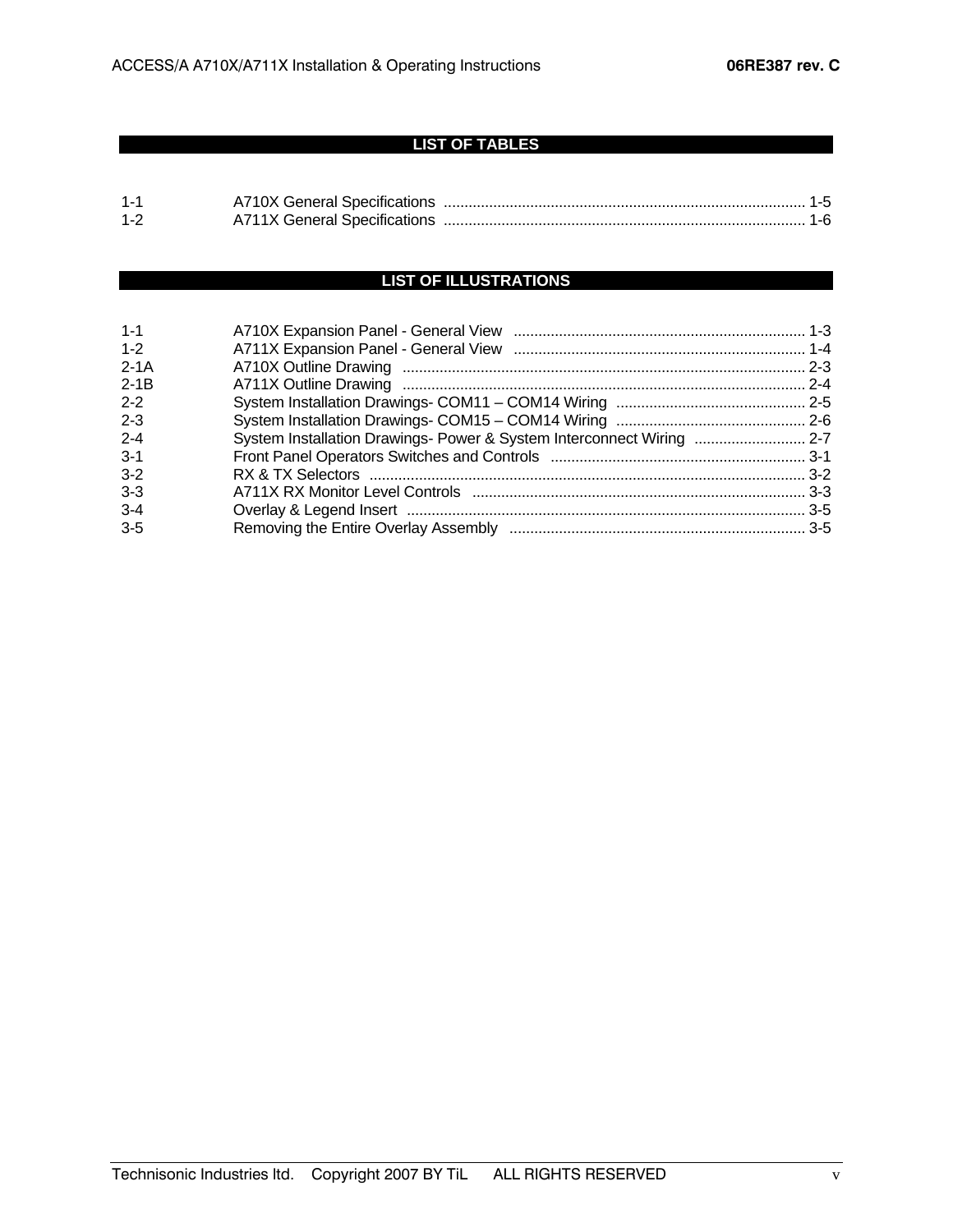#### **SECTION 1**

#### **GENERAL DESCRIPTION**

#### **1.1 INTRODUCTION**

 This publication provides operating and installation information on the Model **A710X and A711X, ACCESS/A** Audio Expansion Panels manufactured by Technisonic Industries Limited. These units are designed to provide six additional communications channels to either the Model **A710 or A711 ACCESS/A** audio controllers. The **A710X** unit may be directly interchanged with an **A711X** in the same harness, but the units are *physically different in size*, and the A711X has individual volume controls for the receiver monitor levels.

#### **1.2 DESCRIPTION**

 The **A710X** and **A711X** Audio Expansion Panels are designed to provide additional communications channels to an existing ACCESS/A A710 or A711 Audio Controller. Seven transceivers can be connected to the expansion panel and selected in the same manner as a standard A710 or A711 audio controller.

The Expansion Panel is connected to an A710 or A711 controller via one of its com channels; typically in the COM-7 position. This will reduce the maximum number of transceivers that an A710 or A711 can directly access from seven to six.

Push-button transmit selector switches allow immediate selection of any of the seven supported aircraft communications transceivers or PA amplifiers, while additional push-button audio input selector switches allow receive monitoring of any or all of the supported transceivers.

 Both the **A711X** and **A710X** route audio internally through passive components and are not dependant on aircraft system power. A dedicated Emergency Switch is therefore not required and thus is not incorporated within these units. If power is lost to the Expansion Panel it will continue to function normally but with the following exception. The front panel status LEDs and backlighting will not be functioning.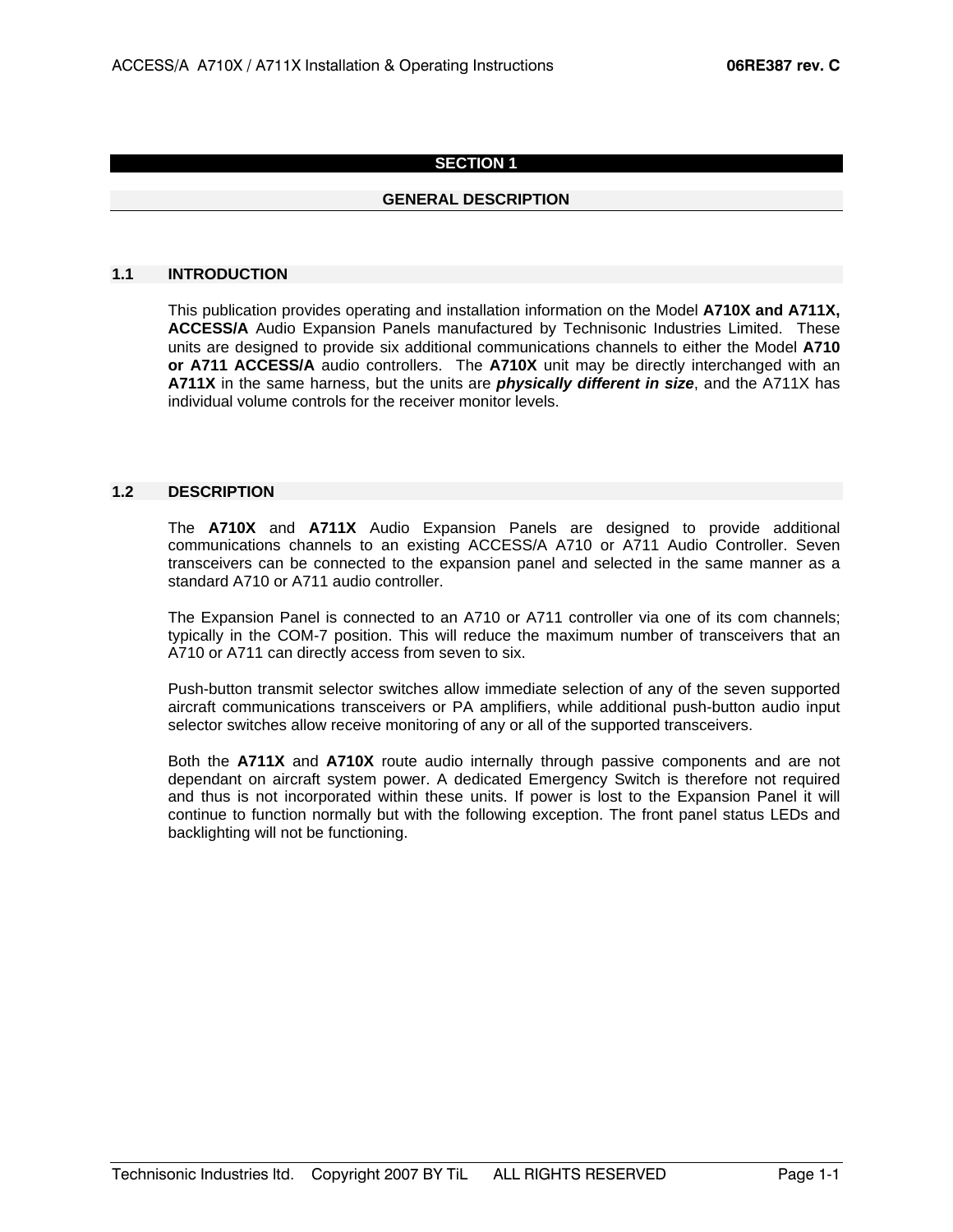#### **1.3 PURPOSE OF THE EQUIPMENT**

 The **A710 and A711 ACCESS/A** Audio Controllers are able to directly access a maximum of seven transceivers. Connecting an A710X or A711X Expansion Panel to the ACCESS/A controller will increase this capability to a maximum of thirteen transceivers.

These units have been packaged to minimize size and weight characteristics and are ideally suited for helicopter installations, or any other Dzus rail panel location. Both the A710X and A711X meet all of the current requirements of US Forest Service "contractor furnished avionics" and can be used in a dual control installation in conjunction with a TiL FM airborne transceiver to comply with all US Forest Service Contract Requirements. The A710X and A711X are compliant with **TSO-C139.** The units meet **RTCA/DO-214** and **RTCA/DO-160C** applicable categories with the exception of the RF Susceptibility Test, which is based upon the requirements of **RTCA/DO-160A**, and the Lightning Induced Transient Susceptibility Test which is not called out under **RTCA/DO-170.**

#### **1.4 MODEL VARIATION**

 The A710 and A711 come in two basic lighting configurations. A +28VDC panel lighting version and a +5VDC panel lighting version. Operationally the two are identical. The color of the solidstate backlighting is green-yellow, at approximately 565nm wavelength. Panel front color is matte black. The default configuration is with 28VDC backlighting. See the ACCESS/A price list for model numbers and availability or different versions. The most common variations are summarized below:

**A710X = 061248** - (dash number) **A711X = 061249** - (dash number)

#### **Dash Numbers:**

| -2<br>-4 | <b>Black Panel</b><br><b>Black Panel</b> | 28VDC Lighting<br>5VDC Lighting |
|----------|------------------------------------------|---------------------------------|
|          | special order:                           |                                 |
| -6       | <b>Black Panel</b>                       | 28VDC Lighting, Night Vision    |
| -8       | <b>Black Panel</b>                       | 5VDC Lighting, Night Vision     |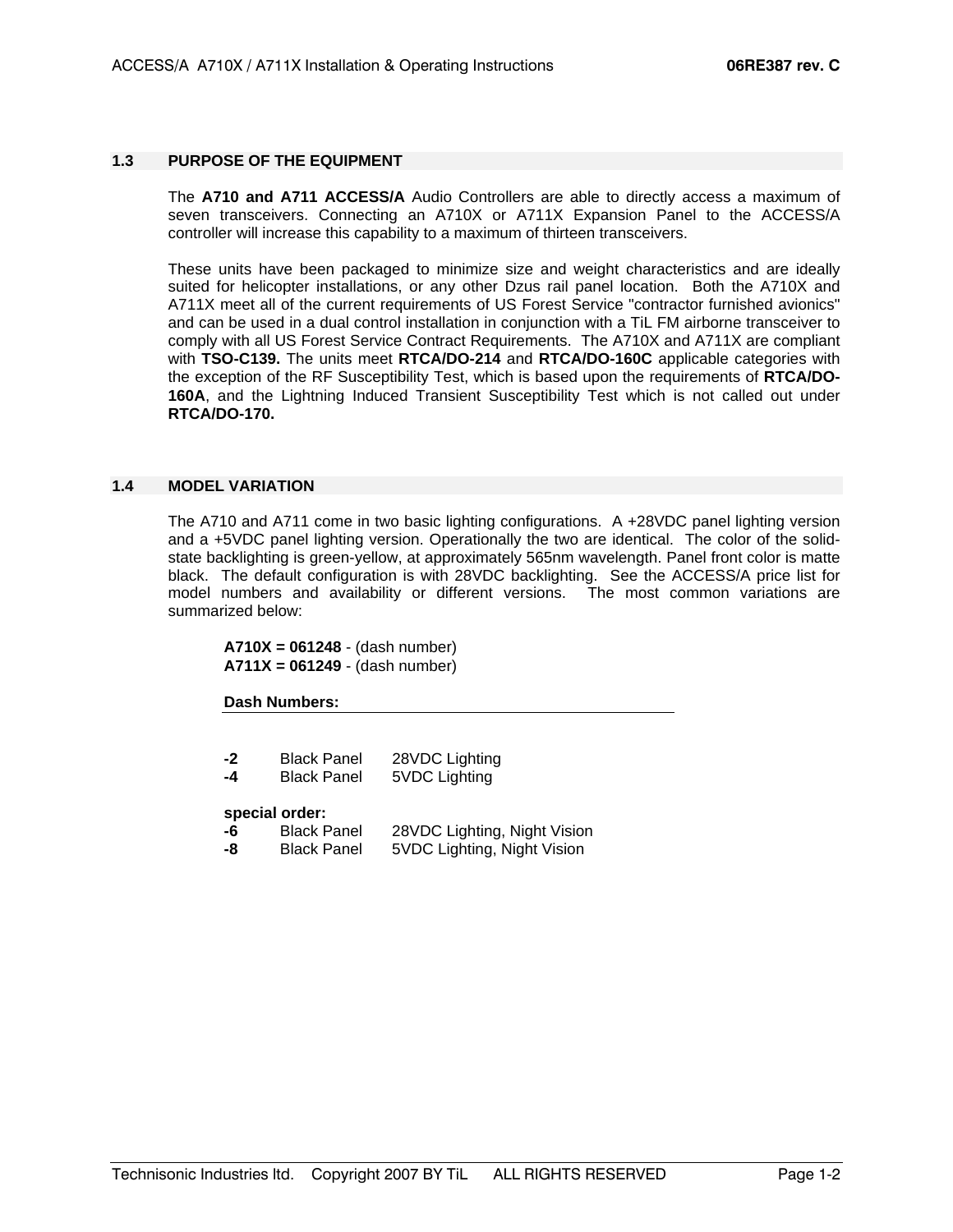

**FIGURE 1-1 A710X ACCESS/A EXPANSION PANEL - GENERAL VIEW**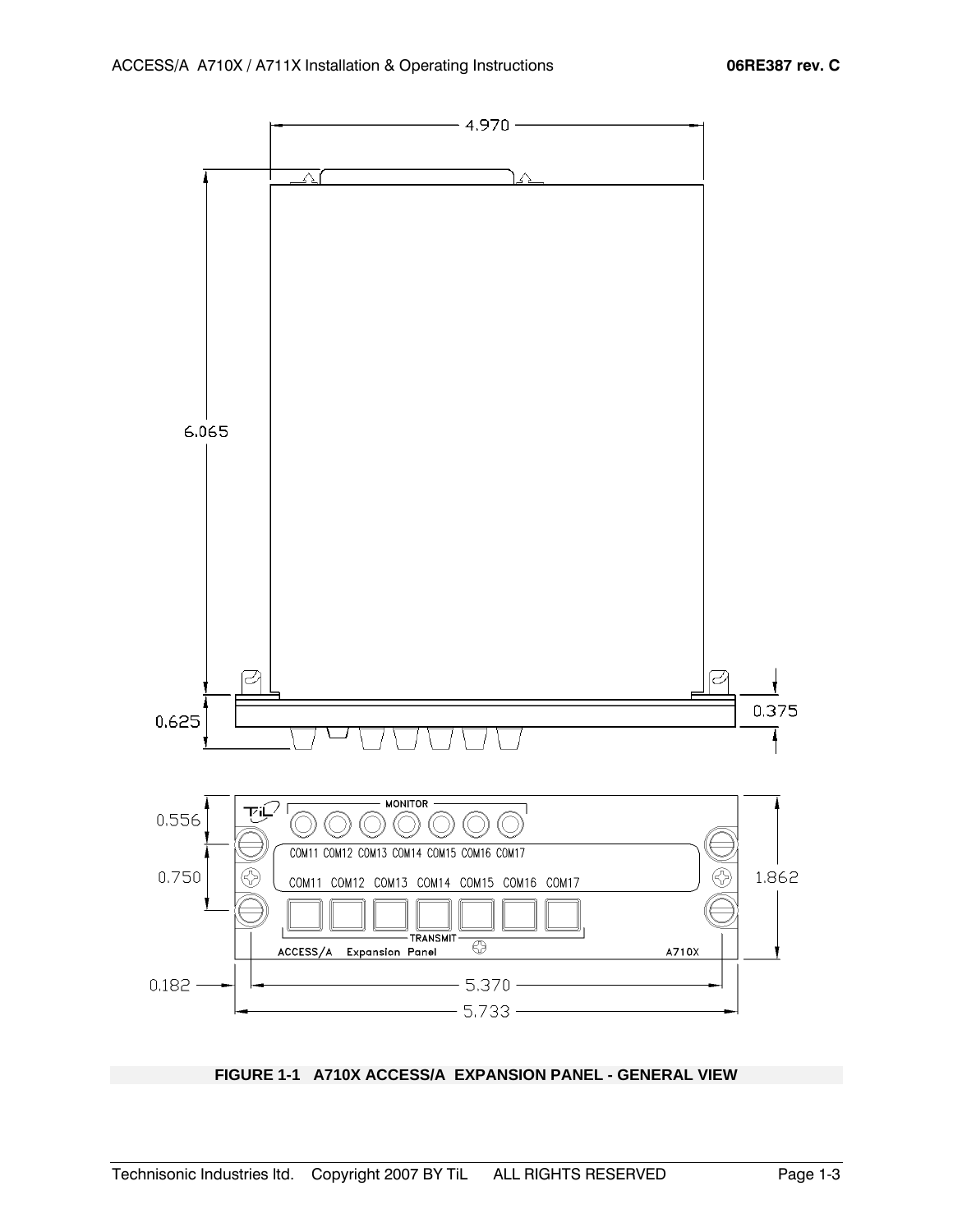

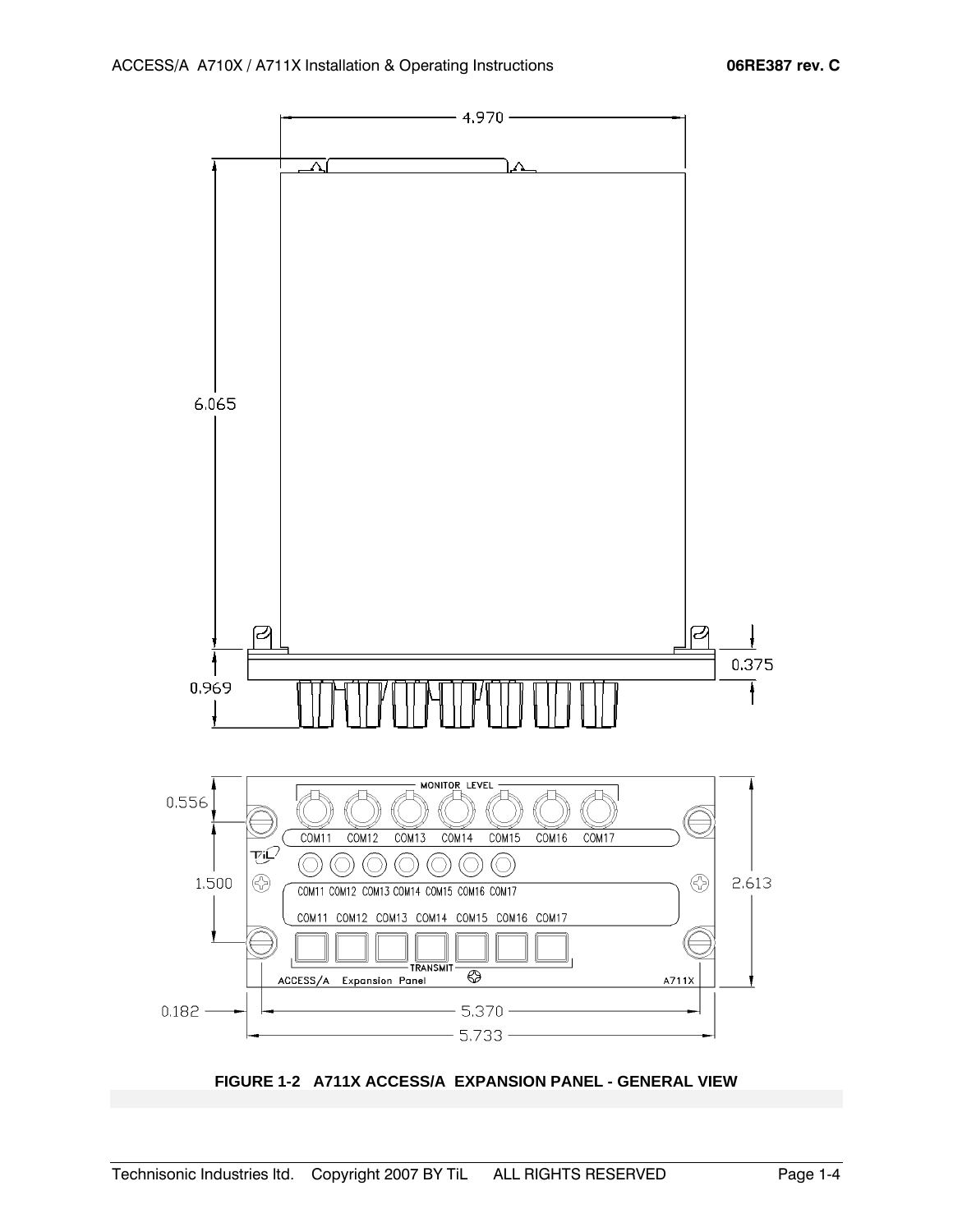#### **1.5 TECHNICAL SUMMARY**

 A summary of the relevant electrical, operational, mechanical and physical characteristics of the expansion panels are given in **Table 1-1 and 1-2**, General Specifications.

# **TABLE 1-1 A710X GENERAL SPECIFICATIONS**

## **MODEL A710X - ACCESS/A Expansion Panel:**

| PHYSICAL CHARACTERISTICS:                                       |  |
|-----------------------------------------------------------------|--|
| <b>POWER SOURCE REQUIREMENTS:</b><br><b>Backlighting Input:</b> |  |
| <b>TECHNICAL CHARACTERISTICS:</b>                               |  |
| <b>ENVIRONMENTAL:</b>                                           |  |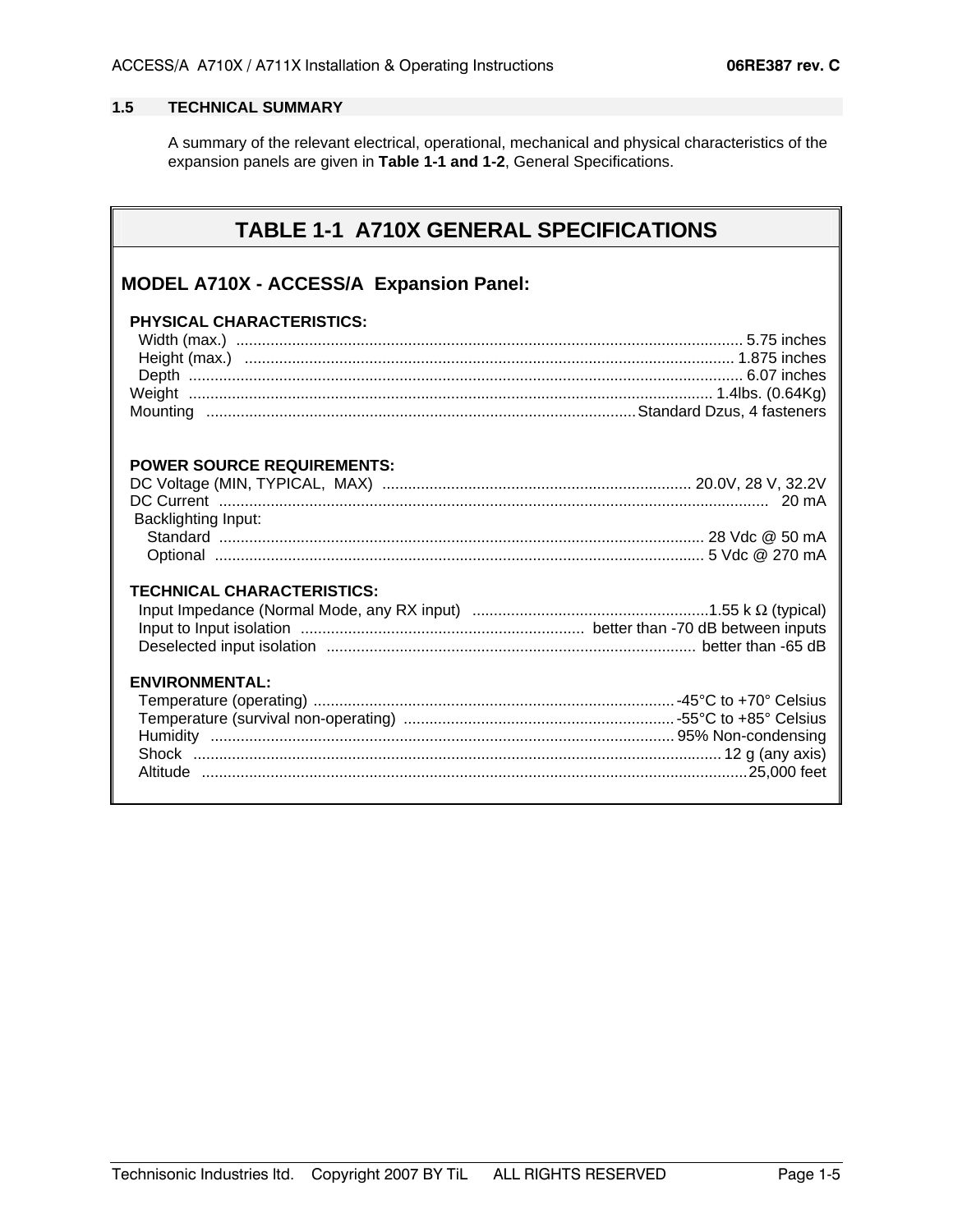# TABLE 1-2 A711X GENERAL SPECIFICATIONS

## MODEL A711X - ACCESS/A Expansion Panel:

#### PHYSICAL CHARACTERISTICS:

#### **POWER SOURCE REQUIREMENTS:**

| <b>Backlighting Input:</b> |  |
|----------------------------|--|
|                            |  |
|                            |  |

#### **TECHNICAL CHARACTERISTICS:**

### **ENVIRONMENTAL:**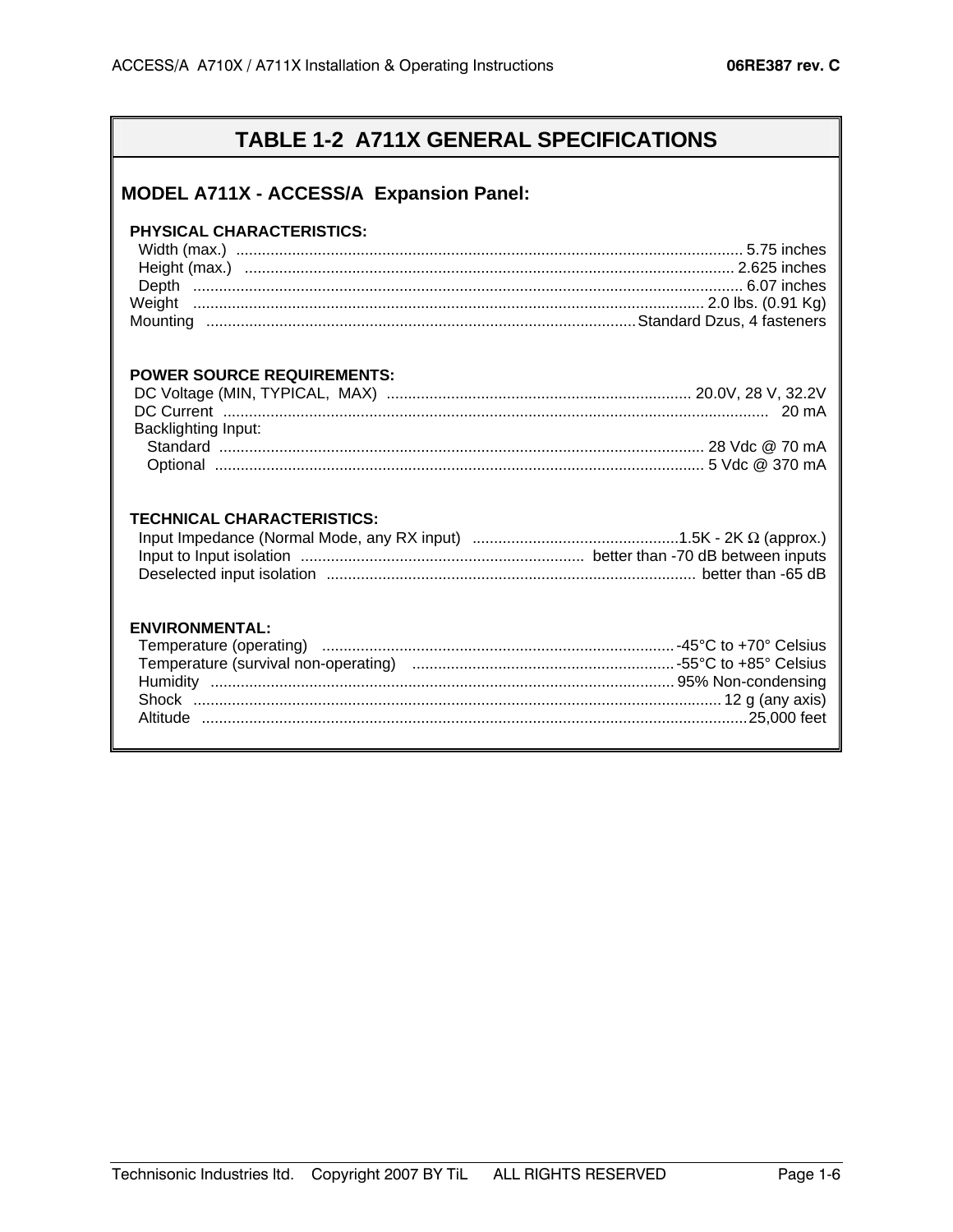#### **1.6 SYSTEM LIMITATIONS**

A summary of the relevant system limitations is given below.

#### **Induced Signal Susceptibility, RF Susceptibility and RF Emission**

The wiring connections called out in the Installation and Operating Instructions, chapter 2, describes shield terminations for minimum ground loop noise. The test harnesses used for RTCA/DO-160 sections 19, 20, and 21 – Induced Signal Susceptibility, RF Susceptibility, and Emission of RF Energy respectively - used shield terminations at both ends of the cable. Should RF susceptibility pose a problem in a particular installation the installer may wish to try terminating shields at both ends of the cable, further, if this does not produce satisfactory results then double shielding may be required.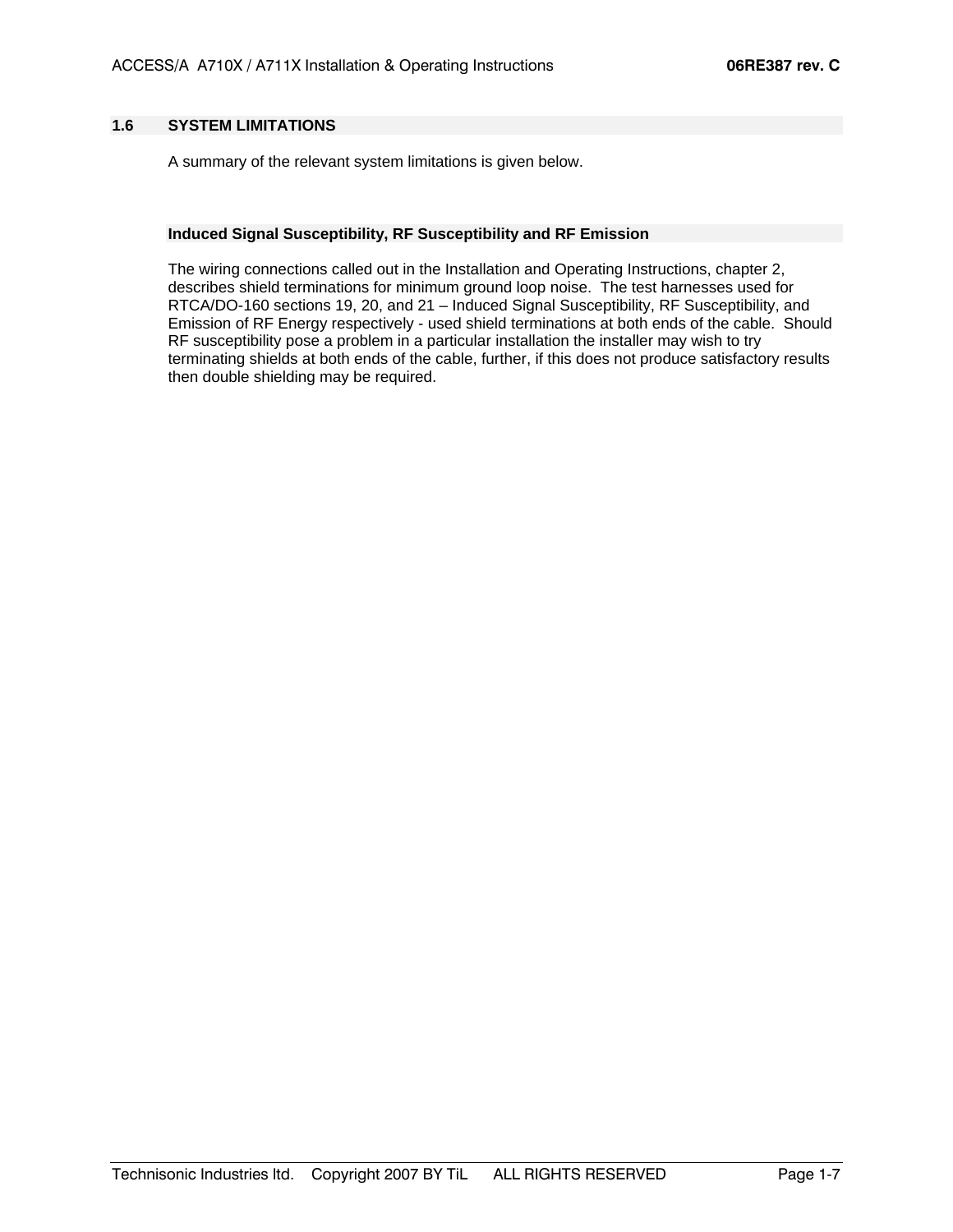#### **SECTION 2**

#### **INSTALLATION INSTRUCTIONS**

#### **2.1 GENERAL**

 This section contains information and instructions for the correct installation of the **A710X and A711X, ACCESS/A** Expansion Panels.

 Make certain that the unit is correctly operating in accordance with the equipment user's requirements and manufacturer's specifications, prior to releasing the equipment for service.

#### **2.2 EQUIPMENT PACKING LOG**

 Unpack the equipment and check for any damage that may have occurred during transit. Save the original shipping container for returns due to damage or warranty claims. Check that each item on the packing slip has been shipped in the container. Verify that the equipment's backlighting configuration is the *same as that required*.

#### **2.3 WIRING REQUIREMENTS**

 Airframe wiring should be single conductor in accordance with MIL-W-22759 or multi-conductor in accordance with MIL-C-27500 or Raychem 44 (81044) or 55 single or multi-conductor and shielded wire. Heatshrink solder sleeves (such as Raychem or equivalent) should be utilized for shield termination.

 All audio input and output line connections should be made with 2 conductor/twisted pair shielded cables as illustrated. The power and ground lines should be a minimum of #24 AWG (#22 preferred). Keying lines may be #24 AWG or larger.

#### ; **CAUTIONS:**

**DO NOT** bundle *any low level audio lines with RF coaxial cables, 60 Hz or 400Hz AC inverter, motor, pump or blower wiring*, which can cause noise coupling between the various systems, especially during RF transmission or pump/blower mechanical operation. Maintain as much distance as possible from these types of wire bundles.

 Note that there is really **no effective field-installable shielding** for **magnetic coupling** (which occurs at high currents), and the only suitable prevention for this type of interference is **distance** between the interfering lines. Shielded wiring is effective **only** for electrostatic coupling, or voltage driven interference.

#### **2.4 ACCESS/A EXPANSION PANEL INSTALLATION**

The **A710X and A711X ACCESS/A** Audio Expansion Panels are designed to be Dzus mounted and should be installed in conjunction with an **IN-A710X** installation connector kit. See **Figure 2- 1** for an outline drawing of the units with dimensions, to facilitate the installation.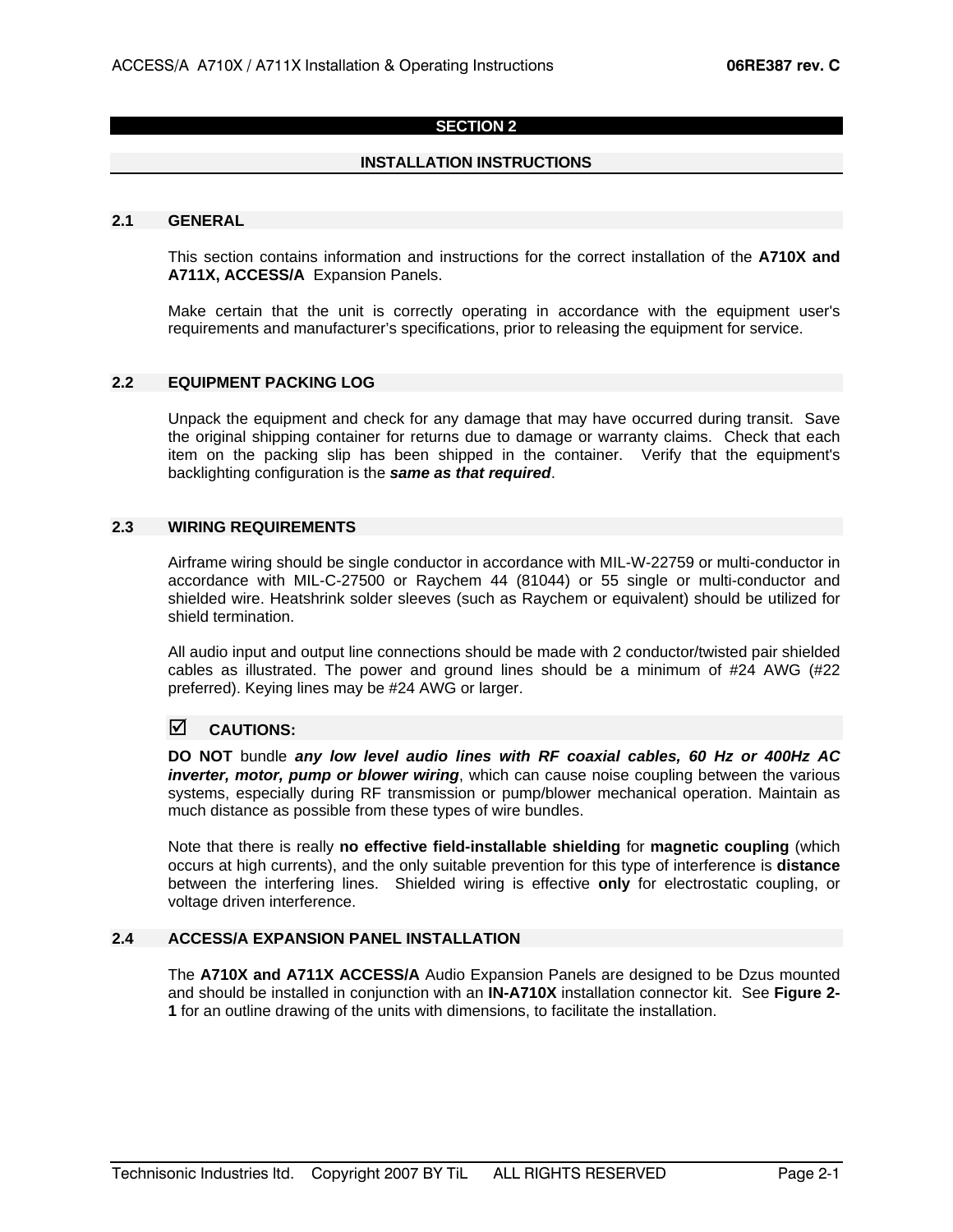#### ; **CABLE CLEARANCE:**

Allow **at least 2.5" of additional rear clearance** for mating connectors and hoods (side routing), or 3.0" (back routing). Cables should be long enough to **permit the unit to be removed** from the panel, and the connectors to be easily disengaged. **DO NOT** dress or strap the mating cables so that front removal is impossible, or the unit cannot be removed for service in the field.

#### ; **PANEL MODIFICATIONS:**

**Modified panel legends, panel lighting, NVG compatibility, or overlay colors** are also possible, please see the price list for a full summary of options and part numbers. Overlays and legends may be easily changed at low cost in the field with no special tools or service facilities required.

#### ; **SHIELD GROUNDS:**

Convenient **shield ground connections** are provided at each connector for the indicated input signal shield drains, and will give the shortest possible return for these lines. These shield lines may be daisy chained together, and a single wire from each cable brought out to the connector pin .

#### ; **INTERNAL OPTIONS:**

The A711X RX Monitor Level Controls have an adjustment range that normally go to approximately 2-5% level at minimum setting (not off). This range can be reduced to zero by installing optional internal jumpers.

The A710X does not have any configurable internal options.

#### **DRAWINGS:**

 A full **ACCESS/A** Expansion Panel installation example is given in the multi-page sections of **Figure 2-x.** These installation and mechanical drawings are available as **AutoCAD files** ("DWG"/R12 format, Windows Metafile "WMF" or "DXF" format) free of charge to authorized TiL dealers and completion centers.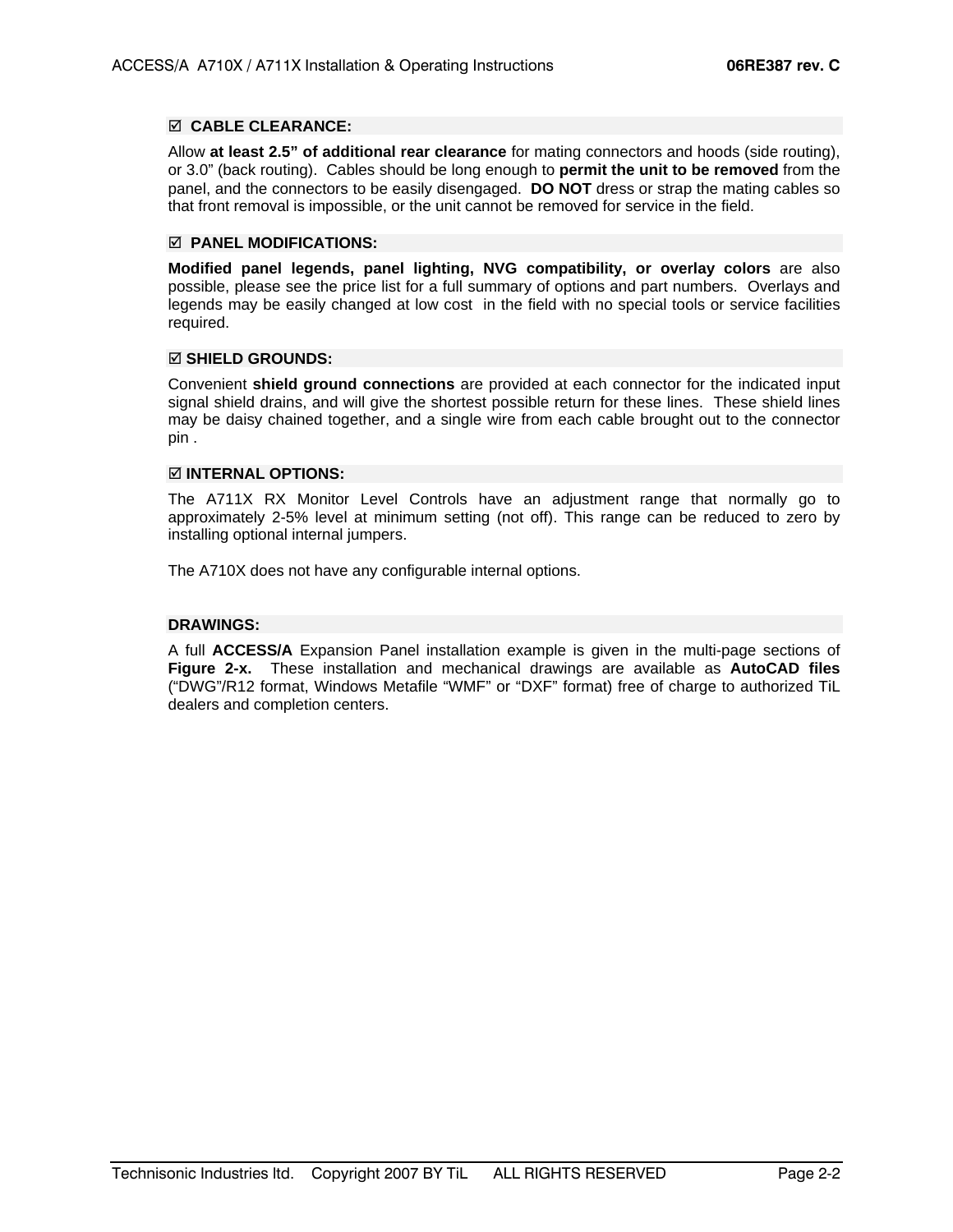



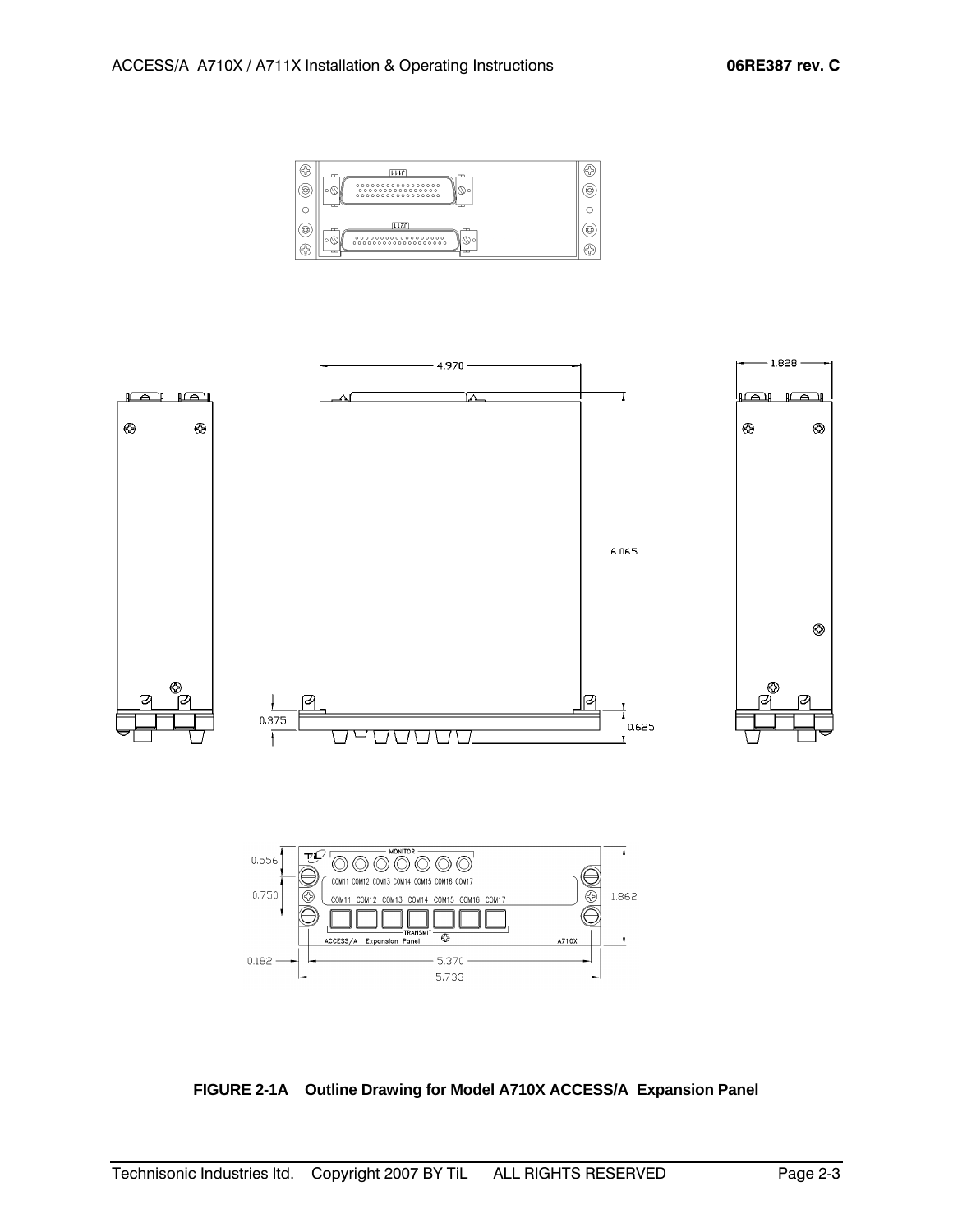



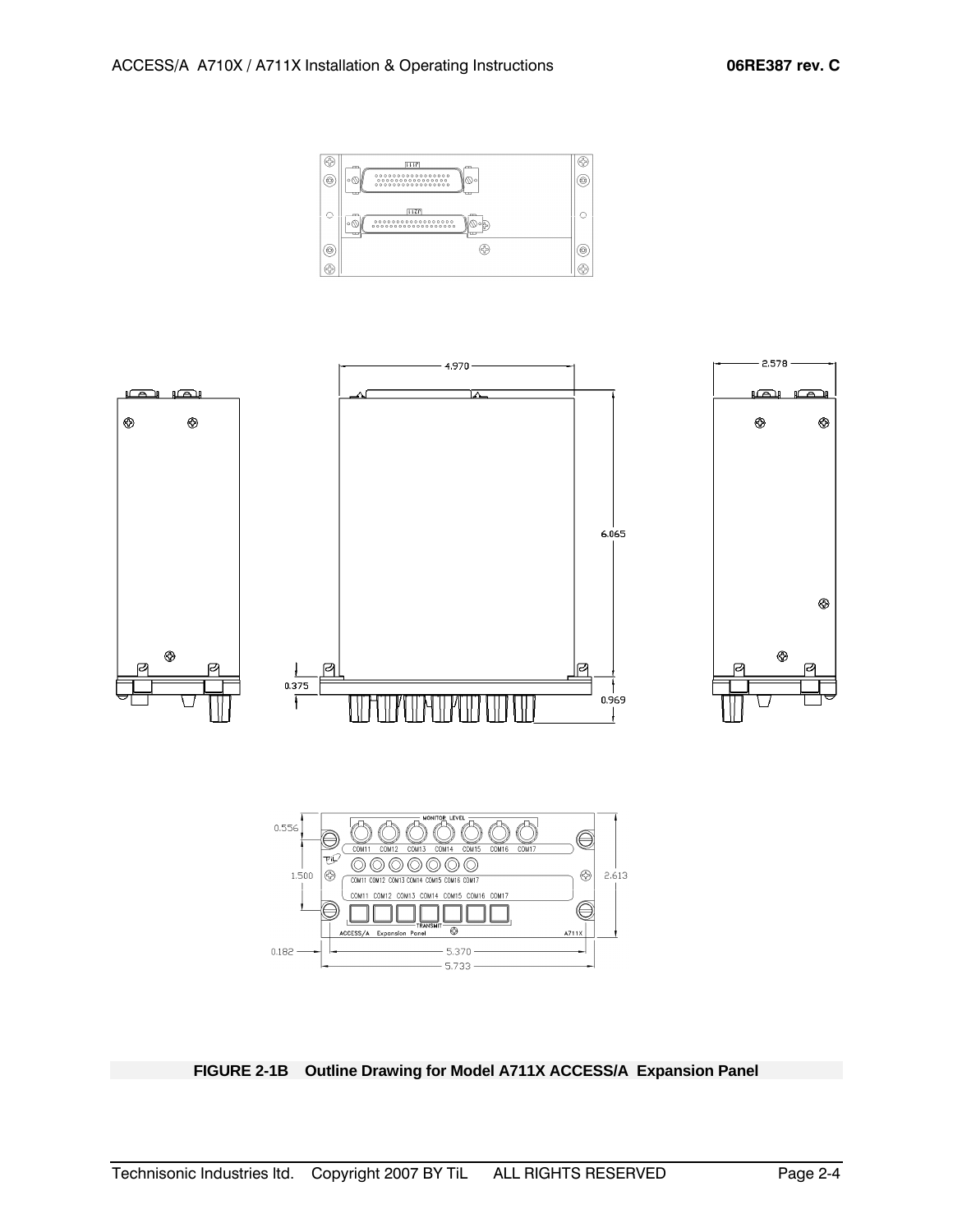

- Shields are grounded as required at either end of the cables. Do not ground both ends of a shield.
- $\bullet$  Mic/Key/Lo lines may be run as a 3-cond. shielded wire in noisy environments for better RF rejection.

#### **Figure 2-2 COM11 - COM14 WIRING**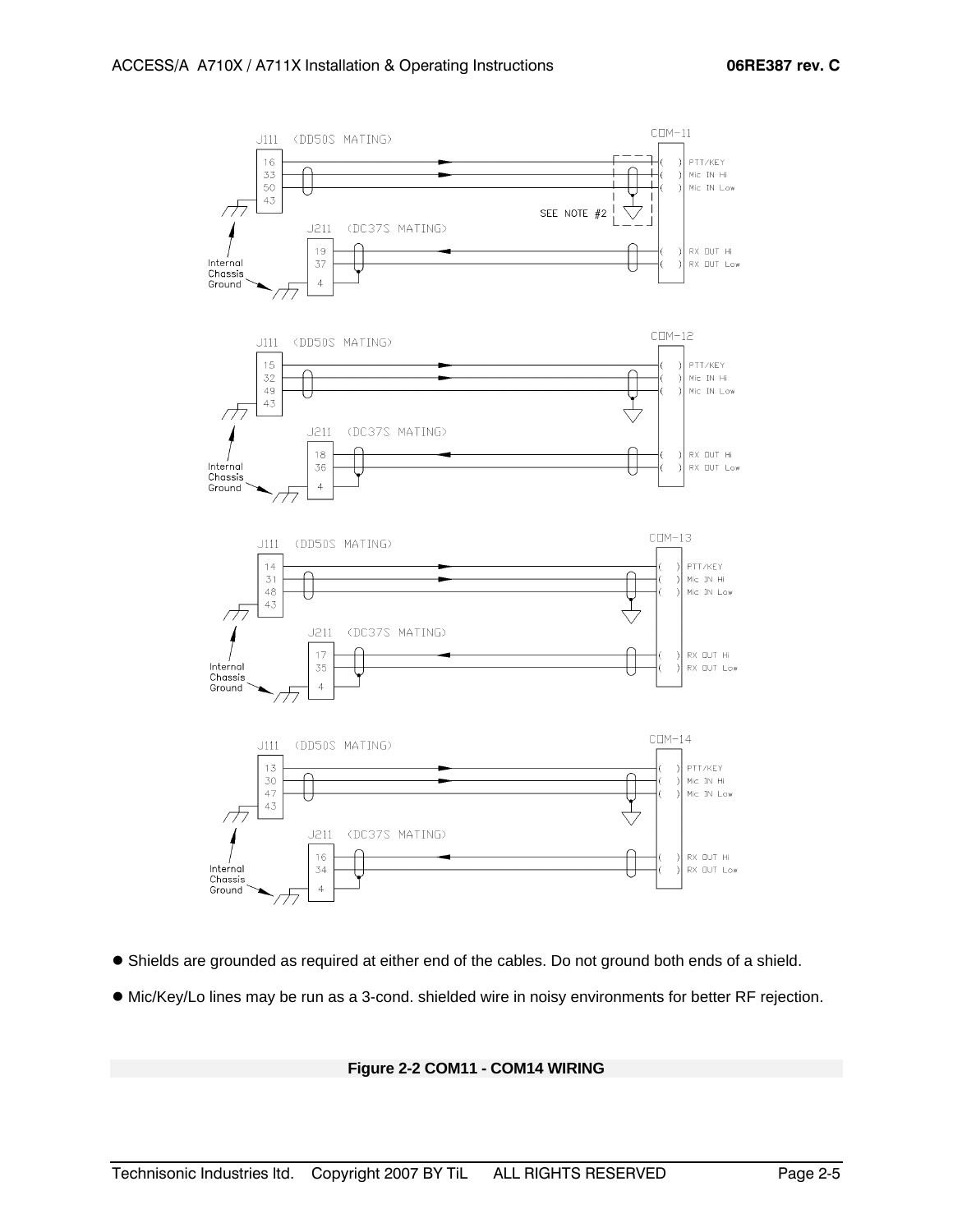

- $\bullet$  Shields are grounded as required at either end of the cables. Do not ground both ends of a shield.
- $\bullet$  Mic/Key/Lo lines may be run as a 3-cond. shielded wire in noisy environments for better RF rejection.

#### **Figure 2.3 COM15 – COM17 WIRING**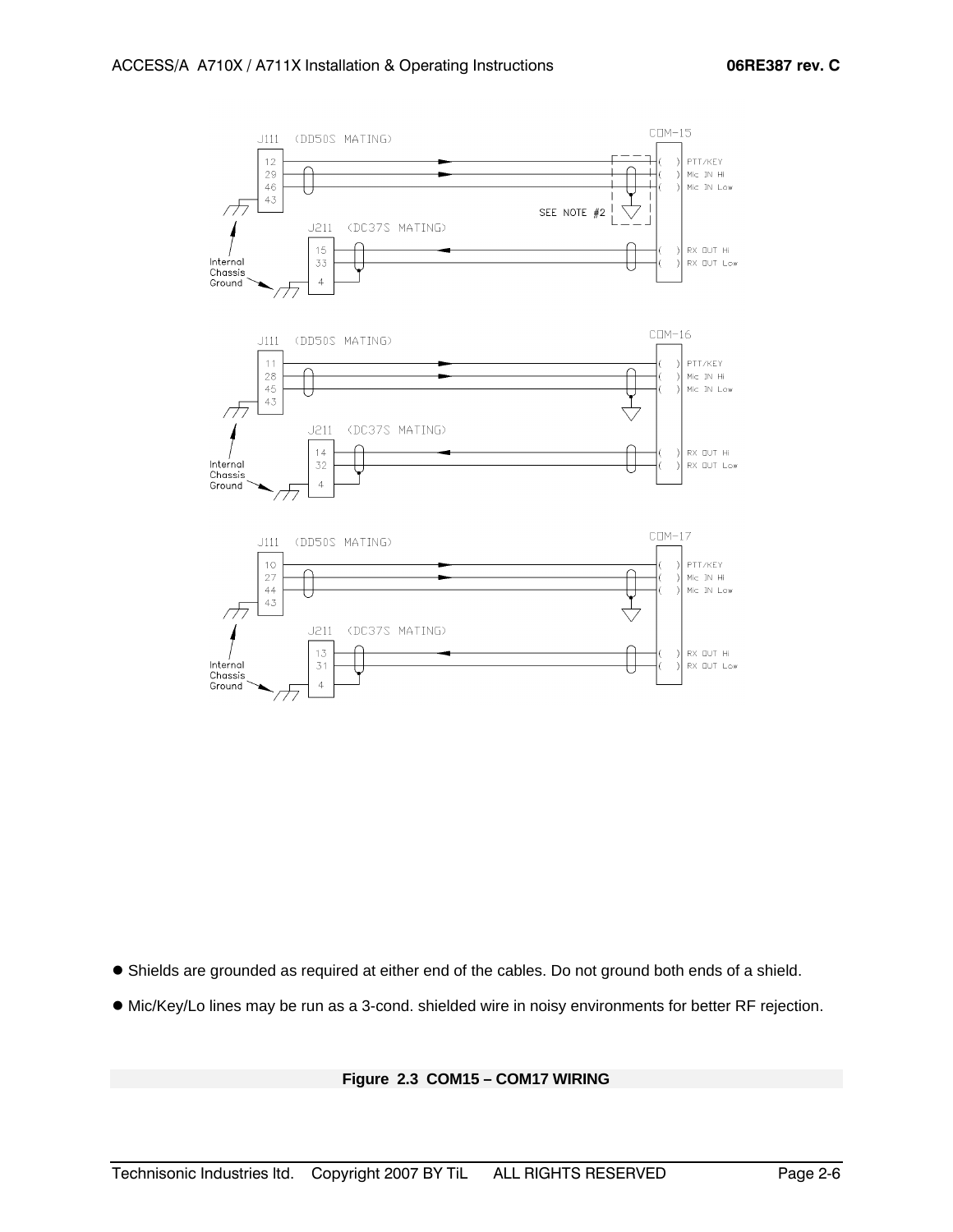



- Shields are grounded as required at either end of the cables. Do not ground both ends of a shield.
- $\bullet$  Mic/Key/Lo lines may be run as a 3-cond. shielded wire in noisy environments for better RF rejection.

#### **Figure 2-4 POWER & SYSTEM INTERCONNECT WIRING**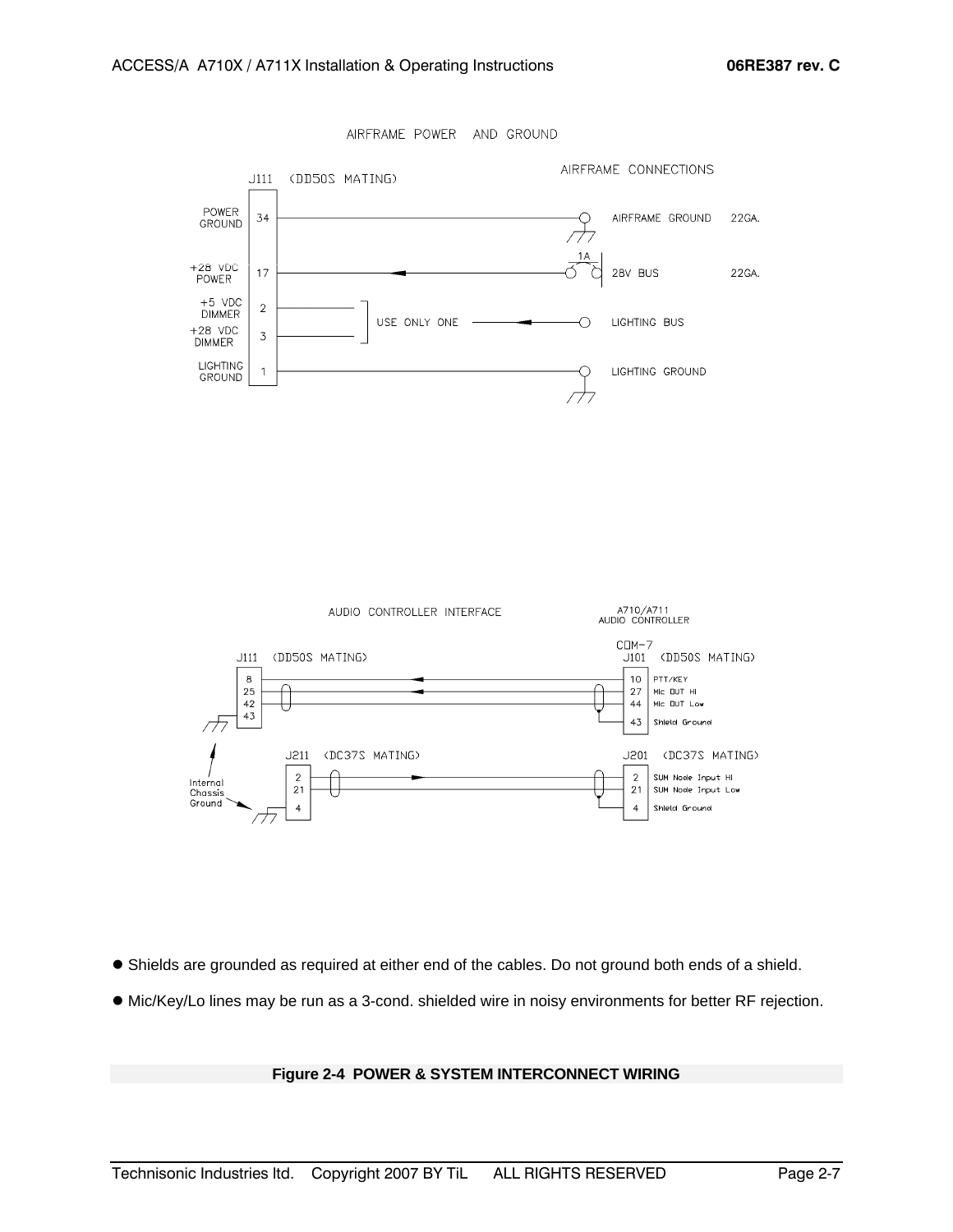#### **2.5 INSTALLATION KIT - CONTENTS**

The **IN-A710X** installation kit (used for both **A710X** & **A711X** units) consists of:

- 1. One **50** pin **female** D-subminiature mating connector complete with crimp pins, V-locks and hood. (DD50S) **P101 Positronics p/n SD50F00JVLX + 50ea. FC7520D contacts**
- 2. One **37** pin **female** D-subminiature mating connector complete with crimp pins, V-locks and hood. (DC37S) **P201 Positronics p/n SD37F00JVLX + 37ea. FC7520D contacts**

Note: The mating connectors use a "one-hand", tool-free Positronics V-lock assembly for ease of airframe installation and removal.

In addition, the following items **are packed with each A710X or A711X unit:** 

1. This manual.

.

2. Warranty registration card.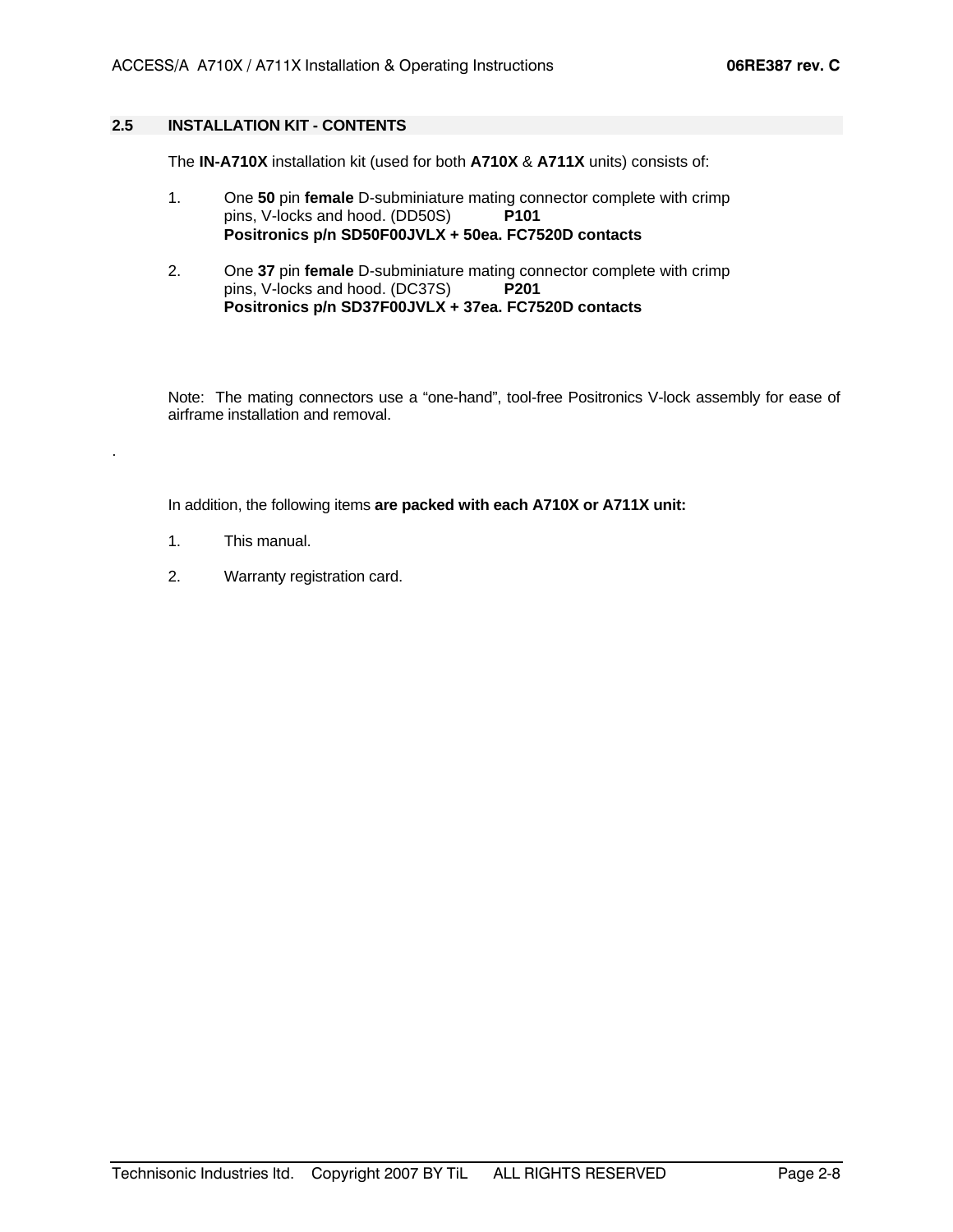#### **2.6 INSTALLATION - PIN LOCATIONS AND CONNECTIONS**

 The pin numbers and locations for the connectors located on the rear of the **A710X/A711X ACCESS/A** Expansion Panel are shown in the following tables.

**Bottom Connector J111 DD50P Mating Cable Connector: DD50S (50 pin Female)**

| J111 Connector Pin Assignments - TX Connector |              |            |                              |                                     |  |  |
|-----------------------------------------------|--------------|------------|------------------------------|-------------------------------------|--|--|
| <b>LOW</b>                                    | <b>HIGH</b>  |            | <b>Connection</b>            | <b>Notes</b>                        |  |  |
|                                               |              |            |                              |                                     |  |  |
|                                               | 17           |            | +28VDC Power In              | Main Power Input                    |  |  |
| 34                                            |              |            | Power GROUND                 | Main Power Ground Line              |  |  |
| 1                                             |              |            | Lighting/Dimmer Common (GND) | <b>Dimmer Lines</b>                 |  |  |
|                                               | $\mathbf{2}$ |            | +5 VDC Dimmer Input          | <b>Dimmer Lines</b><br>Use only one |  |  |
|                                               | 3            |            | +28 VDC Dimmer Input         | <b>Dimmer Lines</b><br>Use only one |  |  |
|                                               |              |            |                              |                                     |  |  |
| <b>COM</b>                                    | <b>MIC</b>   | <b>KEY</b> | <b>Connection</b>            | <b>Notes</b>                        |  |  |
|                                               |              |            |                              |                                     |  |  |
| 42                                            | 25           | 8          | COM-X In                     | To Audio Panel TX COM channel       |  |  |
|                                               |              |            |                              |                                     |  |  |
| 50                                            | 33           | 16         | COM 11 TX Mic Out            | Left-hand-most TX switch            |  |  |
| 49                                            | 32           | 15         | COM 12 TX Mic Out            |                                     |  |  |
| 48                                            | 31           | 14         | COM 13 TX Mic Out            |                                     |  |  |
| 47                                            | 30           | 13         | COM 14 TX Mic Out            |                                     |  |  |
| 46                                            | 29           | 12         | COM 15 TX Mic Out            |                                     |  |  |
| 45                                            | 28           | 11         | COM 16 TX Mic Out            |                                     |  |  |
| 44                                            | 27           | 10         | COM 17 TX Mic Out            | Right-hand-most TX switch           |  |  |
|                                               |              |            |                              |                                     |  |  |
| 43                                            |              |            | Shield Ground                |                                     |  |  |

 $\bullet$  The following pins are not used and should have no connection: 4-7, 9, 18-24, 26, 35-41.

# **View from solder side of DD50S MATING CONNECTOR:**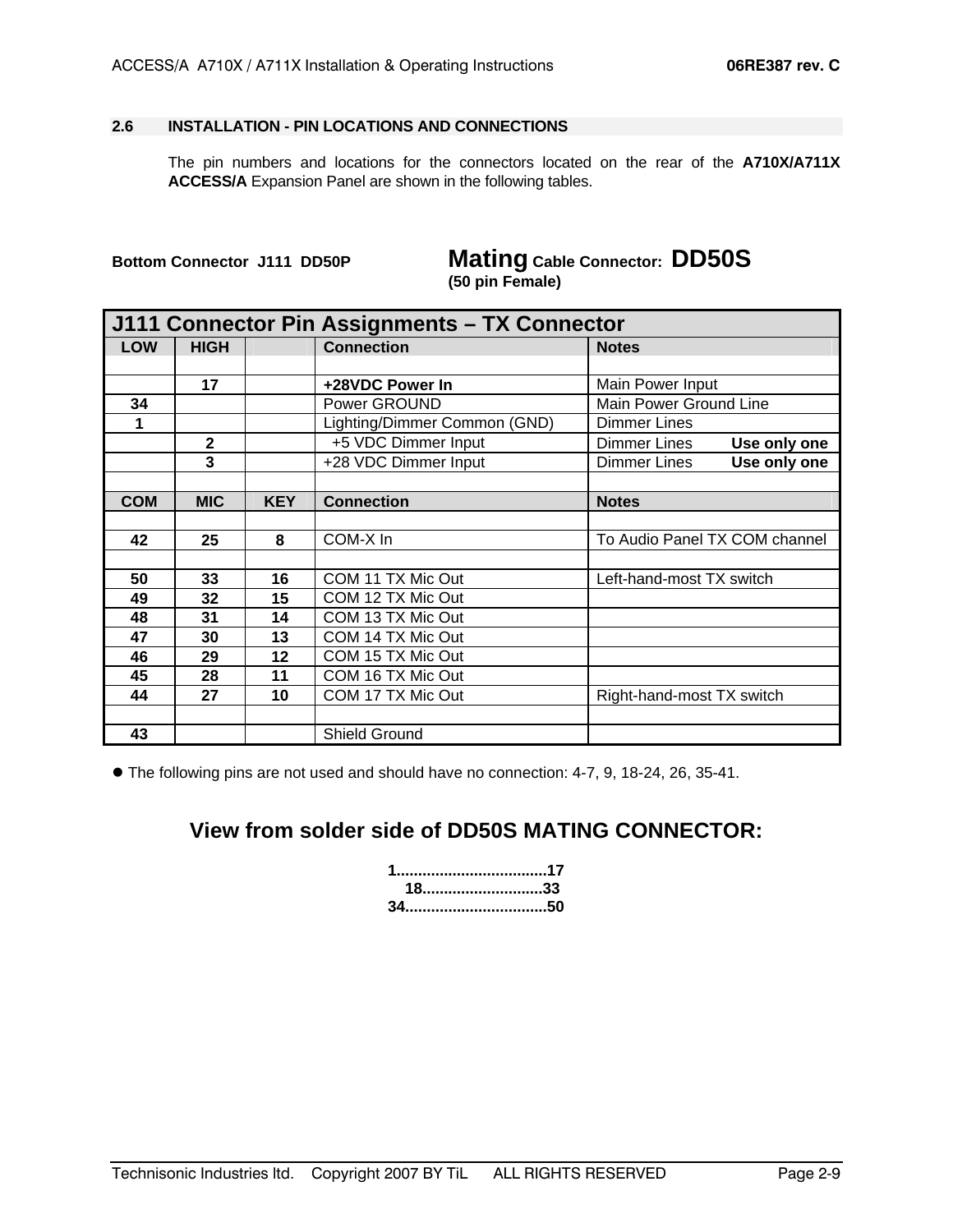**Top Connector J211 DC37P Mating Cable Connector: DC37S (37 Pin Female)**

| J211 Connector Pin Assignments - RX Connector |              |                   |                               |  |  |  |
|-----------------------------------------------|--------------|-------------------|-------------------------------|--|--|--|
| <b>LOW</b>                                    | <b>HIGH</b>  | <b>Connection</b> | <b>Notes</b>                  |  |  |  |
|                                               |              |                   |                               |  |  |  |
| 21                                            | $\mathbf{2}$ | <b>SUM Out</b>    | To Audio Panel RX COM channel |  |  |  |
|                                               |              |                   |                               |  |  |  |
| 4                                             |              | Shield ground     | Shield drain for input lines. |  |  |  |
|                                               |              |                   |                               |  |  |  |
| 31                                            | 13           | COM 7 RX Audio    | Right-hand-most TX switch.    |  |  |  |
| 32                                            | 14           | COM 6 RX Audio    |                               |  |  |  |
| 33                                            | 15           | COM 5 RX Audio    |                               |  |  |  |
| 34                                            | 16           | COM 4 RX Audio    |                               |  |  |  |
| 35                                            | 17           | COM 3 RX Audio    |                               |  |  |  |
| 36                                            | 18           | COM 2 RX Audio    |                               |  |  |  |
| 37                                            | 19           | COM 1 RX Audio    | Left-hand-most TX switch      |  |  |  |

 $\bullet$  The Common-Low lines (pins 21, 31-37) are floating above airframe ground (pin 4).

 $\bullet$  The following pins are not used and should have no connection: 1, 3, 5-12, 20, 22-30.

# **View from solder side of DC37S MATING CONNECTOR:**

**1...................................19 20............................37**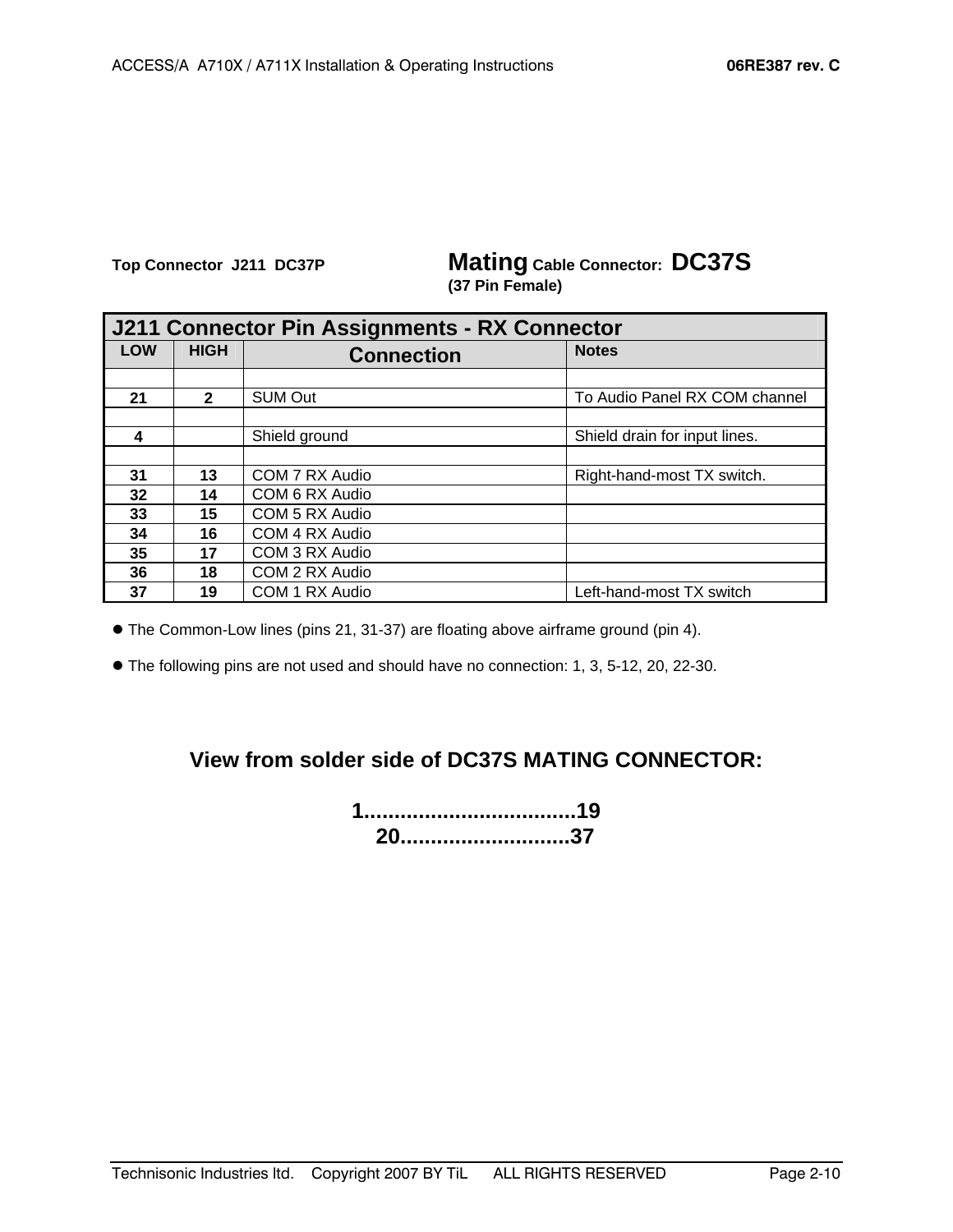#### **2.7 MAIN POWER +28VDC**

The main power +28VDC (±20%) is connected to pin **17** of the 50 pin (lower) "D" connector.

As previously indicated, this connection should be made with at least **#24 AWG** wire, with **#22 preferred**. If from a very noisy source, with high levels of parasitic AC, shielding may improve rejection of this coupled AC into other low level audio lines.

#### **2.8** ; **BACKLIGHTING POWER +28VDC / +5VDC**

 The backlighting power for the front panel of the **A710X and A711X** is supplied via pins **1, 2 & 3** of the 50 pin (lower) "D" connector. Unless ordered and indicated otherwise on the rear of the **ACCESS/A A710**, the unit is shipped with the +28VDC backlighting option. Note that different pins are used for 5V and 28V lighting, and there is a dedicated lighting ground pin, which MUST be connected for the lighting to work. Lighting is isolated from other circuits in the system for **noise reduction reasons**.

#### **2.9 GROUND**

 The A710X/A711X Expansion Panel is designed for full Ground Isolation from the Airframe. This is necessary in many cases where the Airframe Ground causes significant noise in the Audio system.

Main ground (power return) to the **A710 and A711** is on pin **34** of the 50 pin "D" connector. All other groups of audio lines have their own "common" lines, which float above the airframe ground, to provide signal isolation. These common lines MUST be connected to the source audio, or no signal flow will result, except for stray leakage.

#### **2.10 STORAGE**

When not in use, Store the **A710X and A711X** in the original Anti-Static bag if possible, and in a non-Humid place. Optimum storage temperatures for best shelf life should not exceed +35°C, or be less than -10°C.

#### **2.11 POST INSTALLATION ADJUSTMENTS**

There are no post installation adjustments for the A710X / A711X Expansion Panels.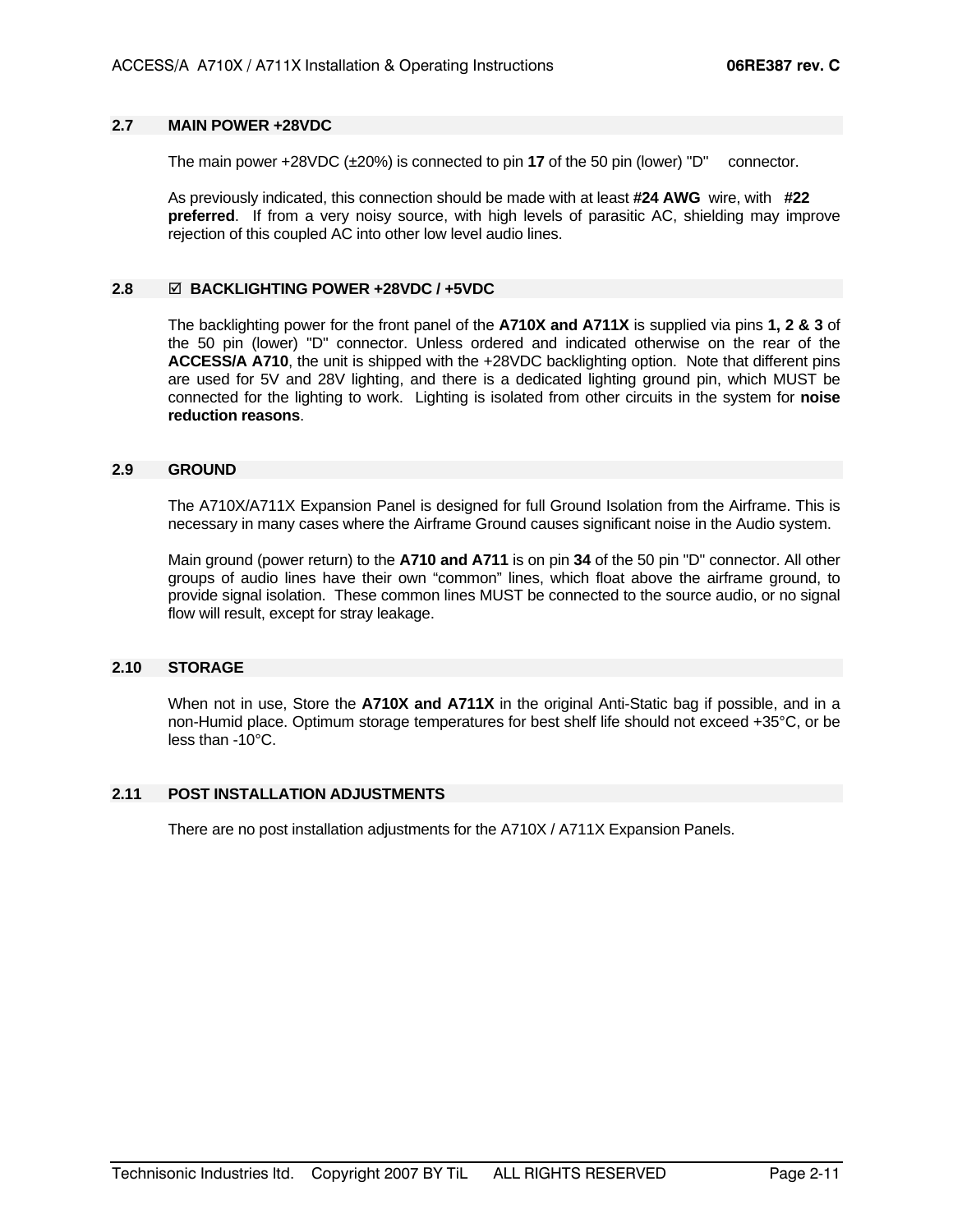## **SECTION 3**

### **OPERATING INSTRUCTIONS**

#### **3.1 FRONT PANEL OPERATORS SWITCHES AND CONTROLS**

 This section explains the operation of the **A710X & A711X ACCESS/A** Expansion Panel Controls, and how to use either system in a typical aircraft environment. Since the controls on the two units differ only in the extra receive monitor pots at the top of the **A711X**, the **A710X illustration is used for all of the explanations**, except those **specific to the A711**. All normal user controls are on the front panel of the unit and are either variable rotating controls, or selectable push-button switches.

 The exact radio legends on the face of the **A710X** or **A711X** may vary from the illustration shown, due to customer specifications, and the final legend insert that is installed for the specific aircraft installation. A full view of the controls is given in **Figure 3-1.**



#### **FIGURE 3-1 A710X FRONT PANEL OPERATOR'S SWITCHES AND CONTROLS**

- The top row of round push-buttons selects the **RX** or **RECEIVER** audio to be sent to the crew headsets.
- The bottom row of square push-buttons selects the **TX** or **TRANSCEIVER** to be used when transmitting.
- Any combination of RX sources may be selected at one time, for system monitoring purposes.
- The corresponding RX audio of any TX selection is made *AUTOMATICALLY* whenever a TX button is depressed. This function is often referred to as Auto-RX select.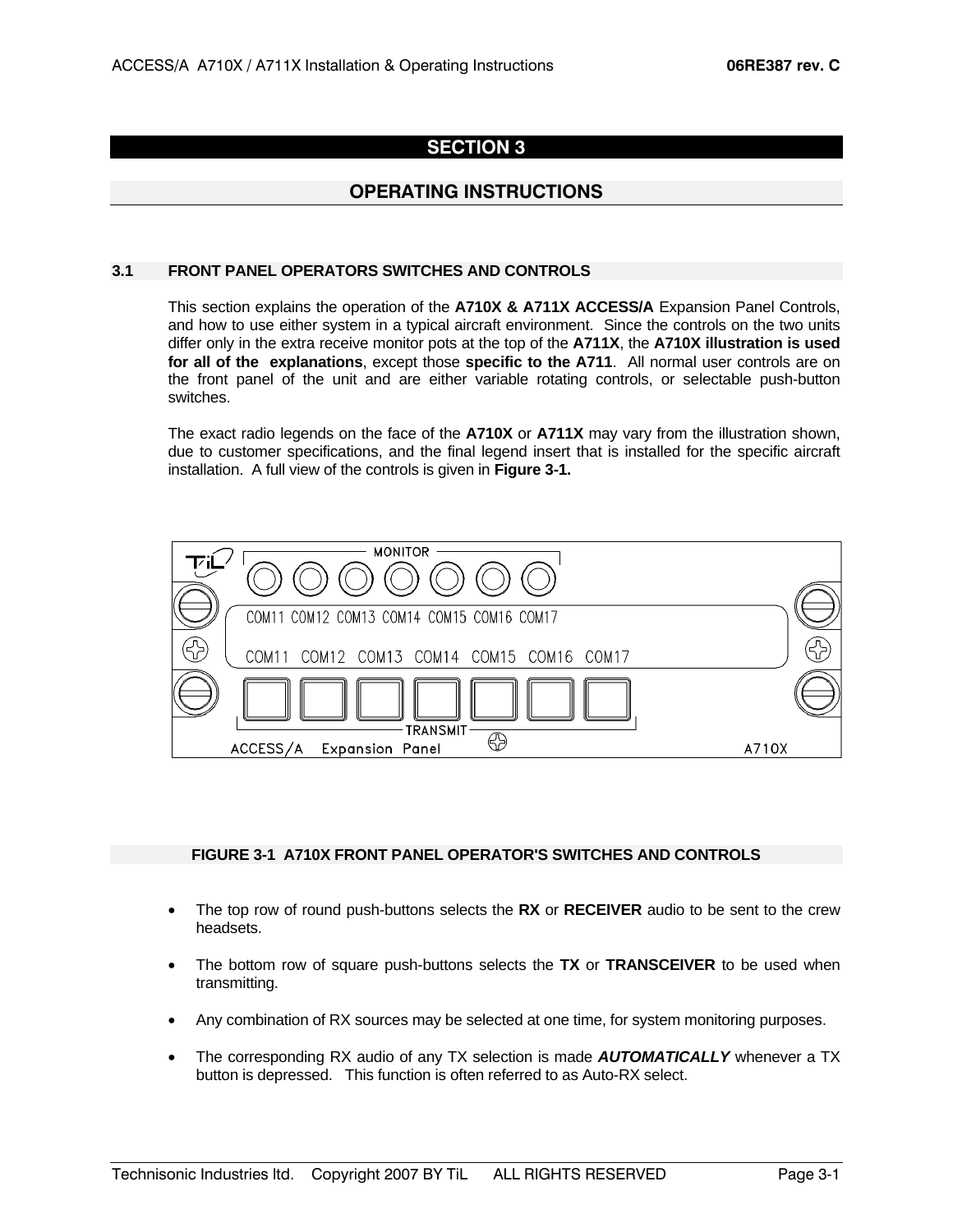#### **3.1.1 RX or RECEIVE SELECTORS**

 These 10 push-button **RX SELECTOR** switches allow the crew to monitor any combination of the Receivers in the airframe system, independent of the setting of the transceiver selectors. The **RX SELECTORS** have an alternate action, *push in* to activate the audio, *push again* to have the switch return to the *out position and off*.

 Any number or combination of RX switches may be used at the same time. Note that the corresponding RX audio is always *automatically selected* by a **TX SELECTOR**, and the matching RX switch does *not* have to be selected as well





#### **3.1.2 TX or TRANSCEIVER SELECTORS**

The setting of the **TX SELECTOR** switches determines *which Transceiver will transmit* the activated microphone audio, and which receiver the system will monitor, independent of the additional RX switch settings. The buttons have an *interlocking action*, and pressing one button will *automatically de-select* any other that is already activated. If two buttons are depressed at the same time, *simulcast operation* (on two radios) is enabled.

The buttons change from *black to white when activated*, and a corresponding **STATUS LED** *illuminates green* above the button. If a PA is installed at the far right selector position, the button itself turns yellow to warn of potential live broadcast of audio outside the aircraft. The *LEDs turn yellow when the specific transmitter is activated by the A710X/711X*, and all the LEDs will extinguish if all transmitter buttons are returned out to the off (black) position, and no transmitter has been selected. This indicates that no valid TX mode has been selected by the crew.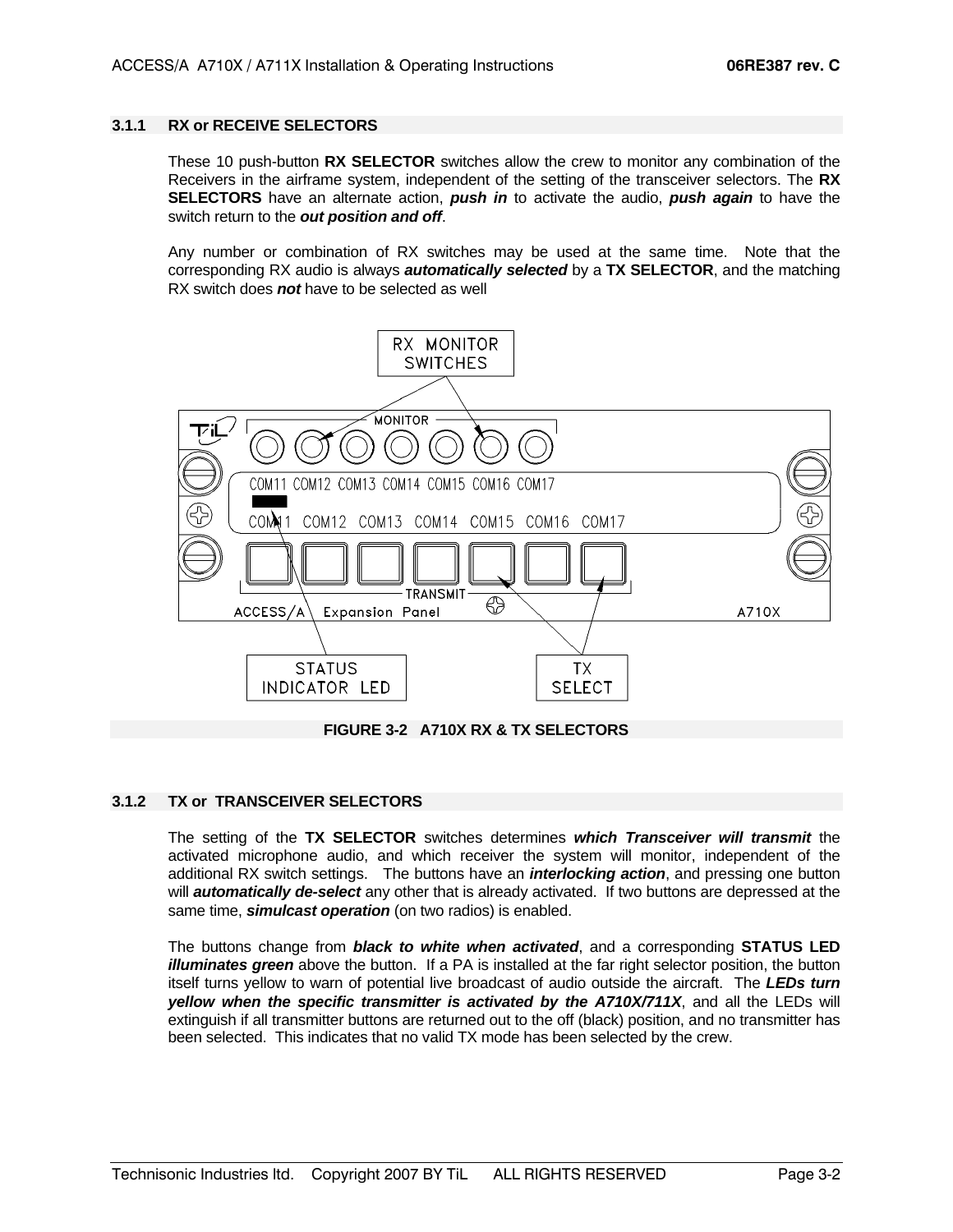#### **3.1.3 A711X RX MONITOR LEVEL CONTROLS**

The operation of the **A711X** control differs slightly from the **A710X**, in that *individual receive monitor controls* are provided to adjust the level for each of the 7 transceivers. These controls normally go to approximately 2-5% level at the minimum setting (not off), but can be strapped internally to go fully off, if required. Selecting the input "off" is normally done by the setting of the RX monitor switch, not the level control. This is a safety feature, to prevent accidental total loss of incoming communication due to an inadvertently low level pot setting.



#### **FIGURE 3-3 A711X RX MONITOR LEVEL CONTROLS**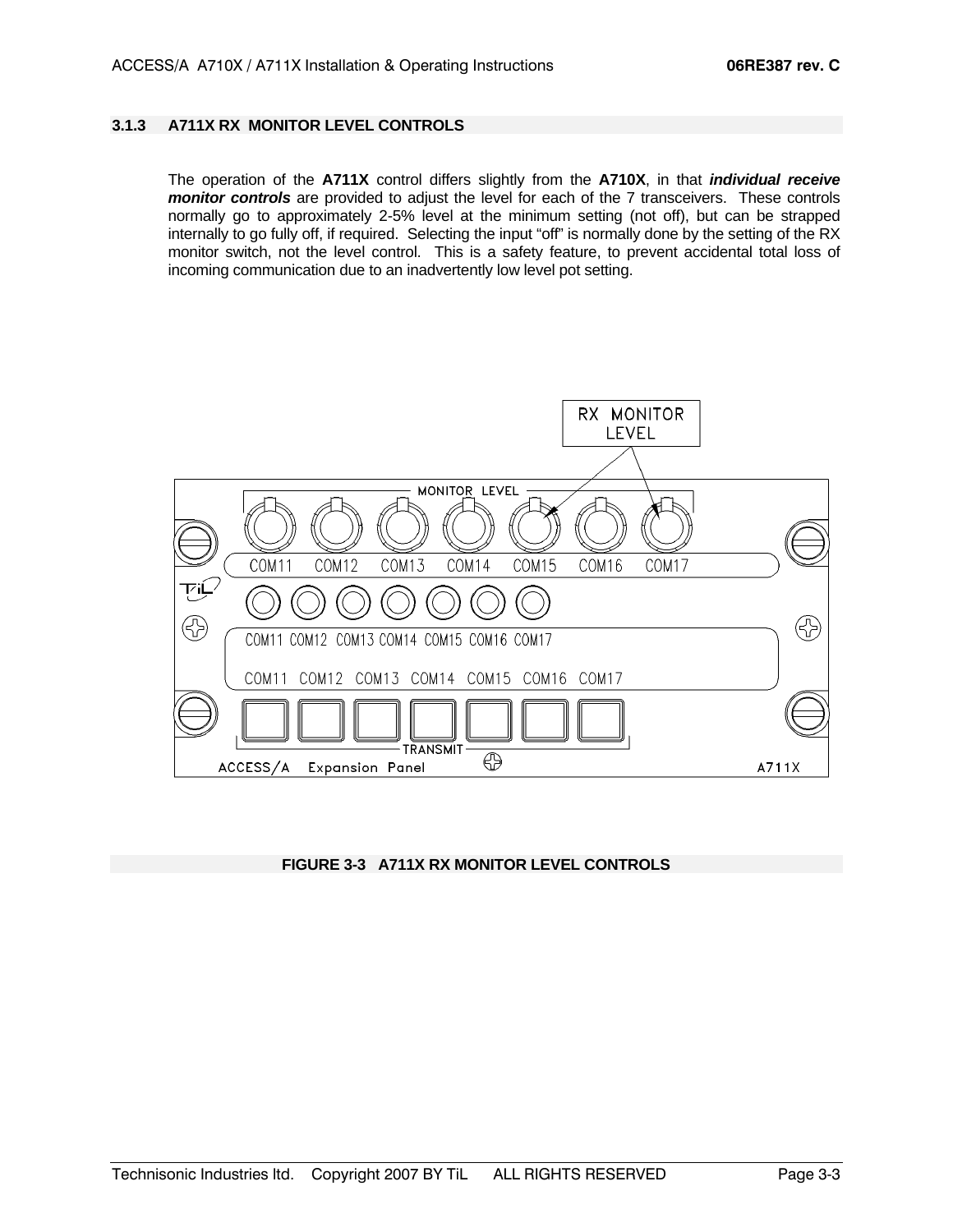#### **3.2 SPECIAL SIGNAL CONSIDERATIONS**

 **There are several special signals and lines related the A710 and A711, which require careful installation planning, and understanding by the flight crew.** 

#### **3.2.1 SUM NODE**

 This line is used to *expand the RX input bus* of the **A710/A711** control, and allows many supplemental receivers to be attached with high isolation from other signals. Use of either the A710X or A711X Expansion Panel is required to tie to this line. All radio sources monitored by the A710X or A711X are sent to the SUM Node inside a companion **A710/A711** unit. Only one station may be connected in this way, or severe cross-talk will result. Signals directed to this station input will be muted during TX operation, just as for any other RX input.